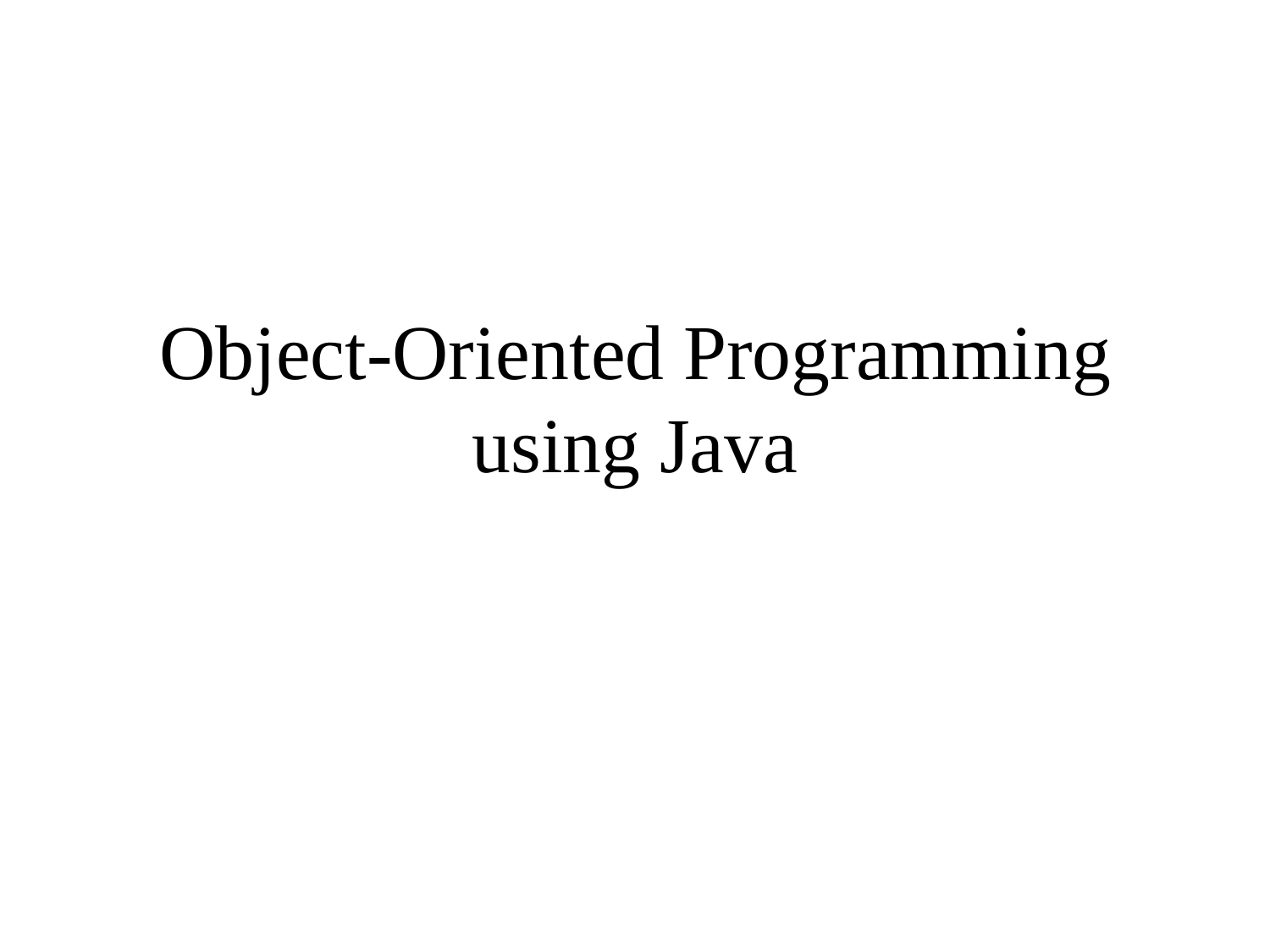### Different Programming Paradigms

• Functional/procedural programming: – program is a list of instructions to the computer

- Object-oriented programming
	- program is composed of a collection *objects that communicate with each other*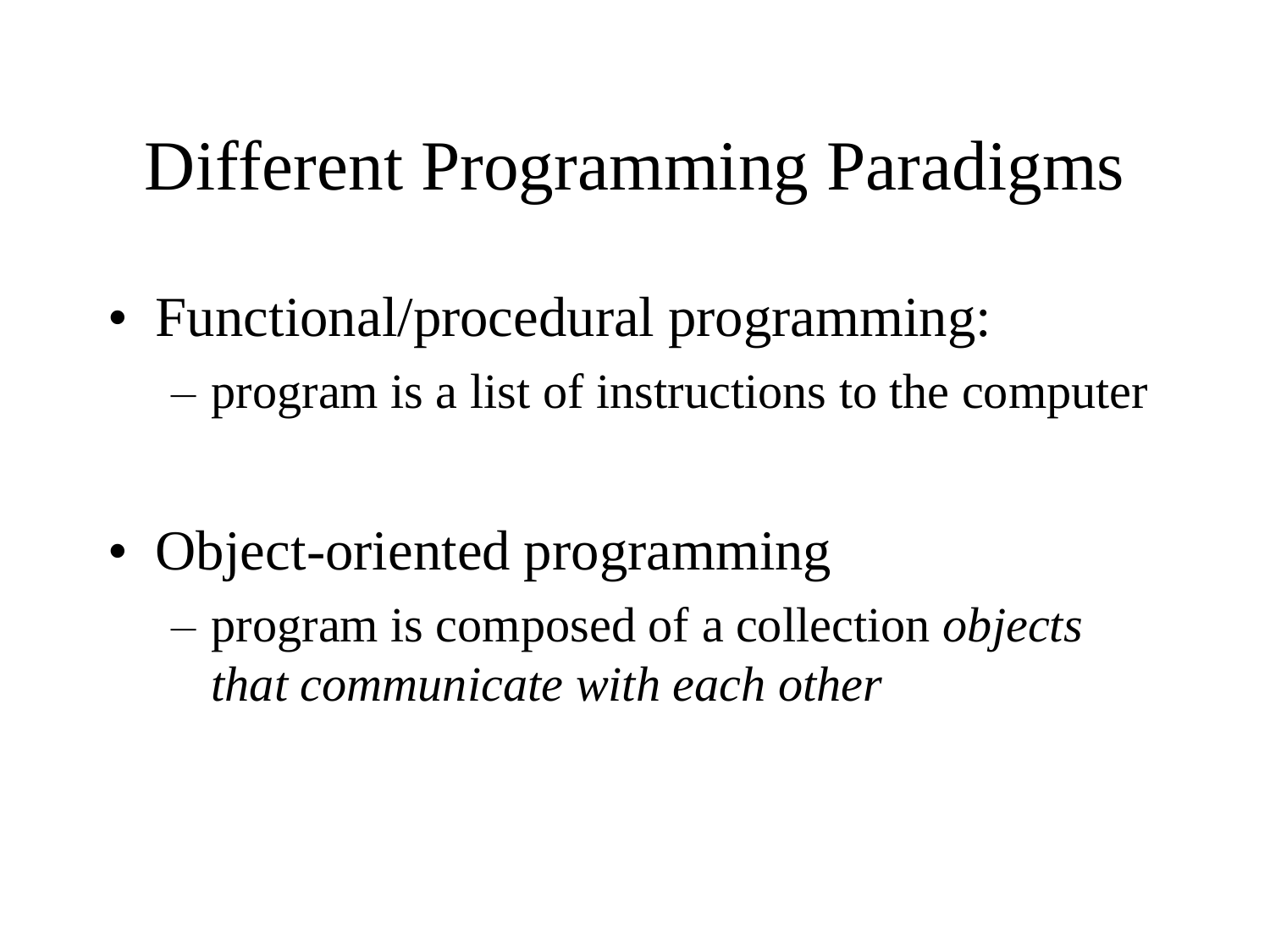## Main Concepts

- Object
- Class
- Inheritance
- Encapsulation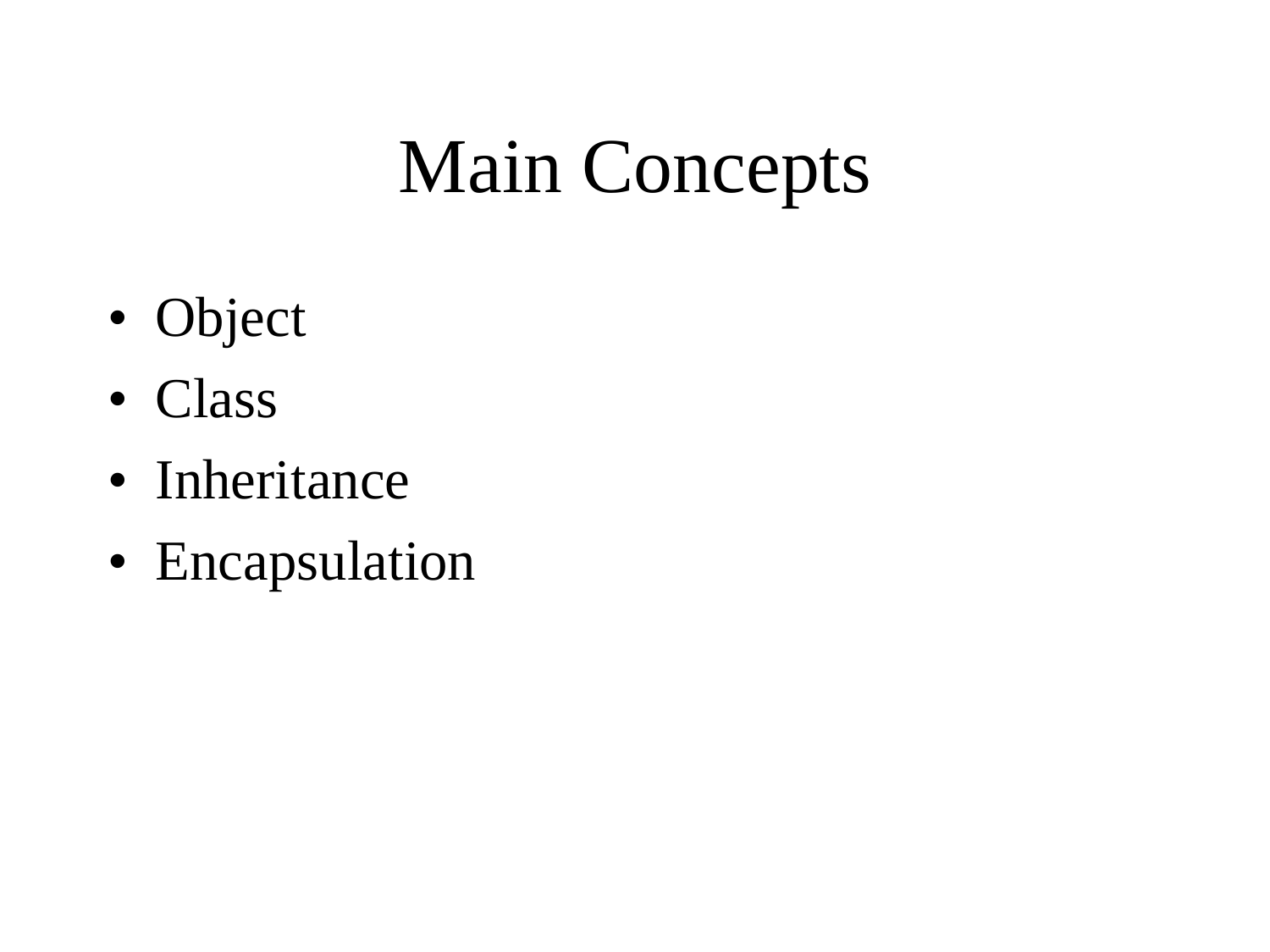# **Objects**

- identity unique identification of an object
- attributes data/state
- services methods/operations
	- supported by the object
	- within objects responsibility to provide these services to other clients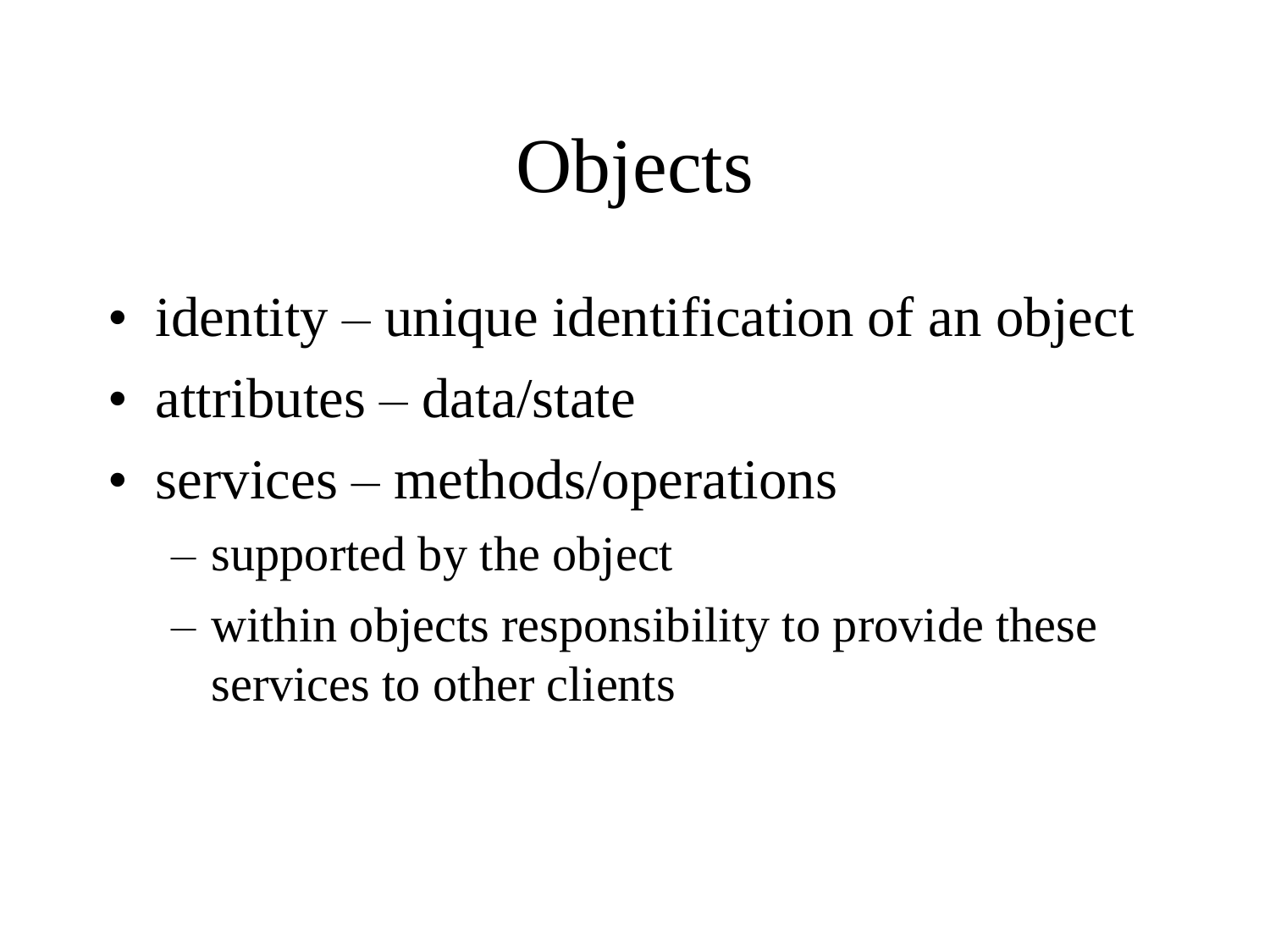### Class

- "type"
- object is an **instance** of class
- class groups similar objects
	- same (structure of) attributes
	- same services
- object holds values of its class's attributes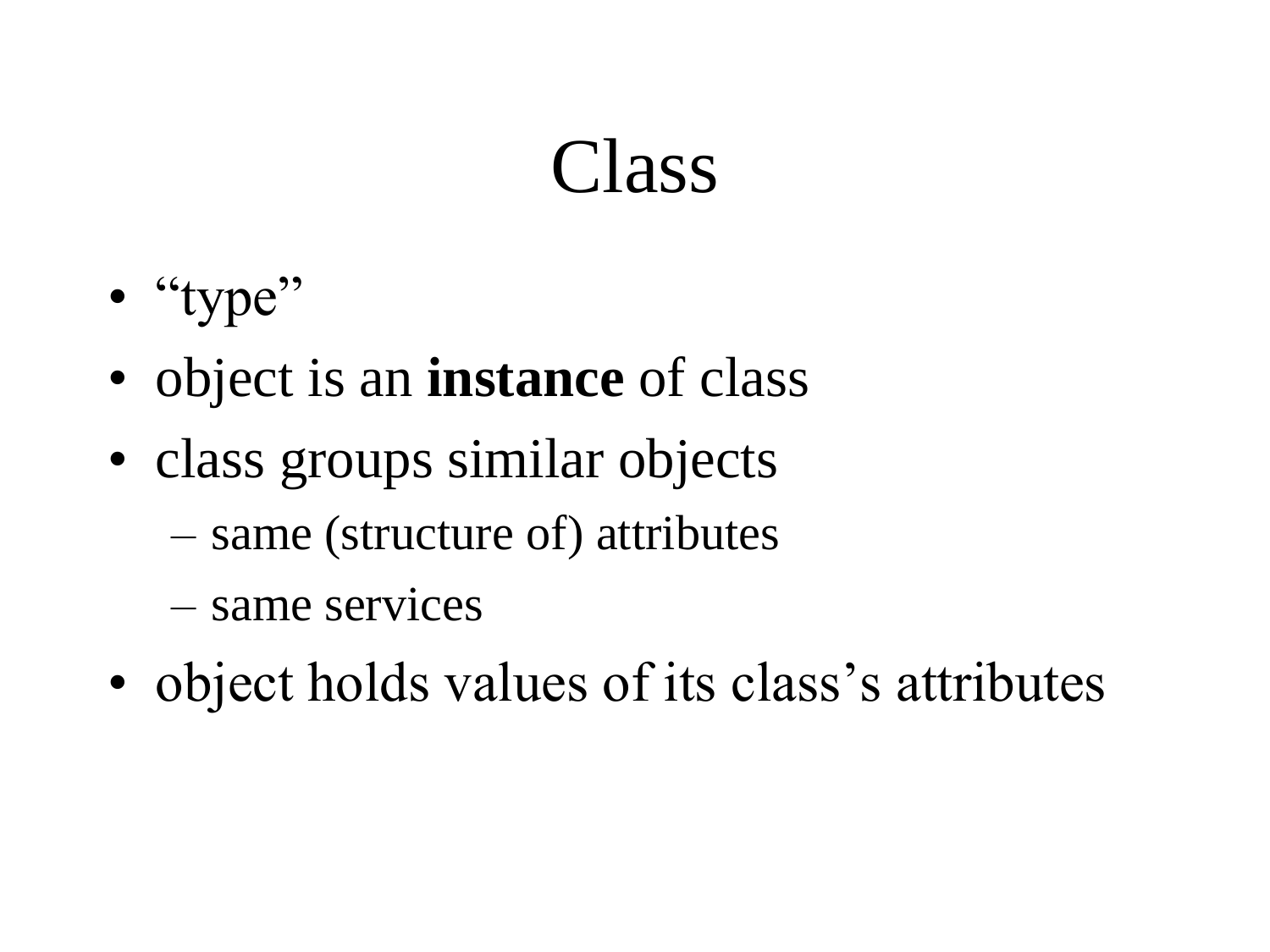## Inheritance

- Class hierarchy
- Generalization and Specialization
	- subclass inherits attributes and services from its superclass
	- subclass may add new attributes and services
	- subclass may reuse the code in the superclass
	- subclasses provide specialized behaviors (overriding and dynamic binding)
	- partially define and implement common behaviors (abstract)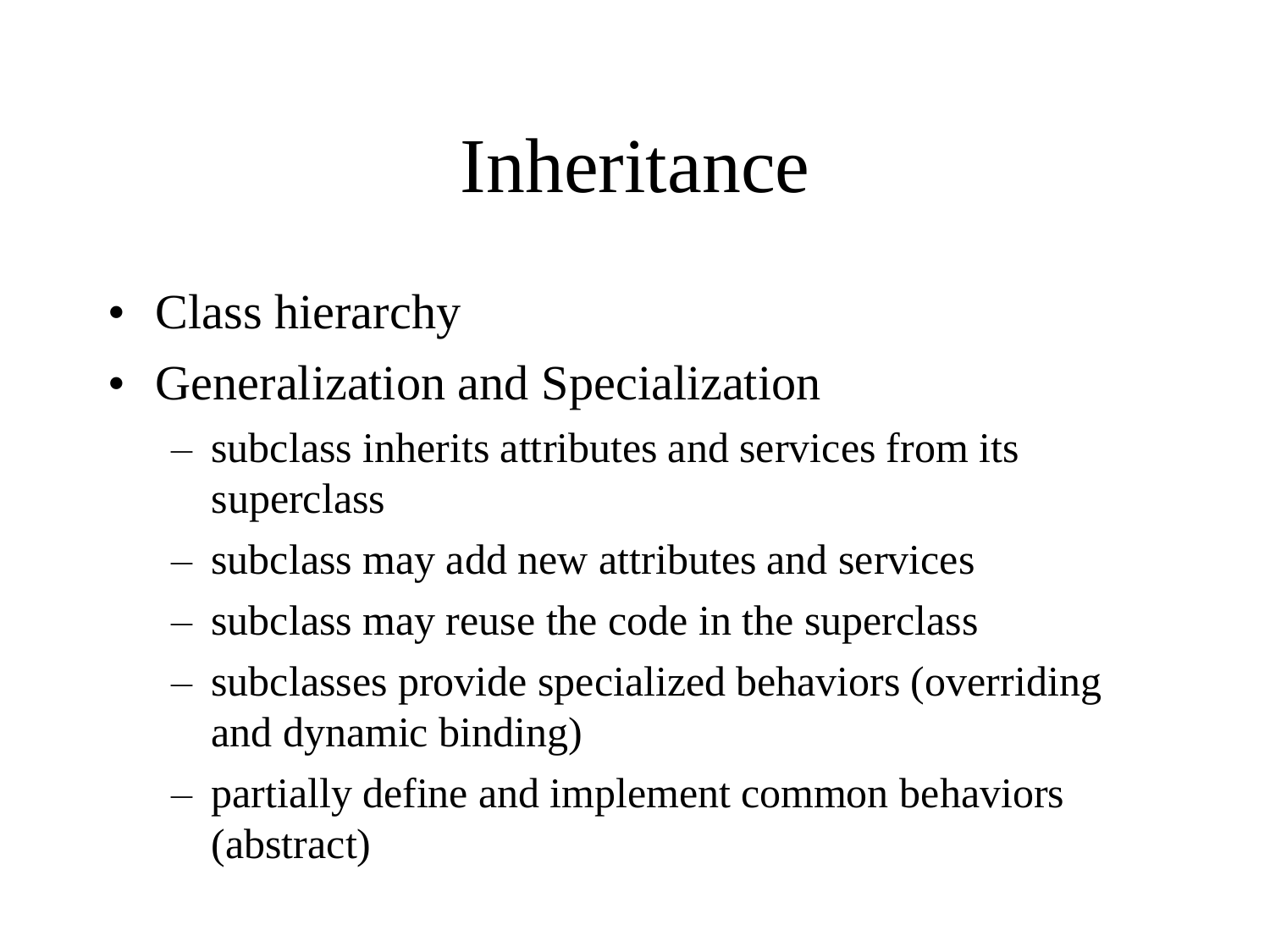## Encapsulation

• Separation between internal state of the object and its external aspects

- How  $?$ 
	- control access to members of the class
	- **interface** "type"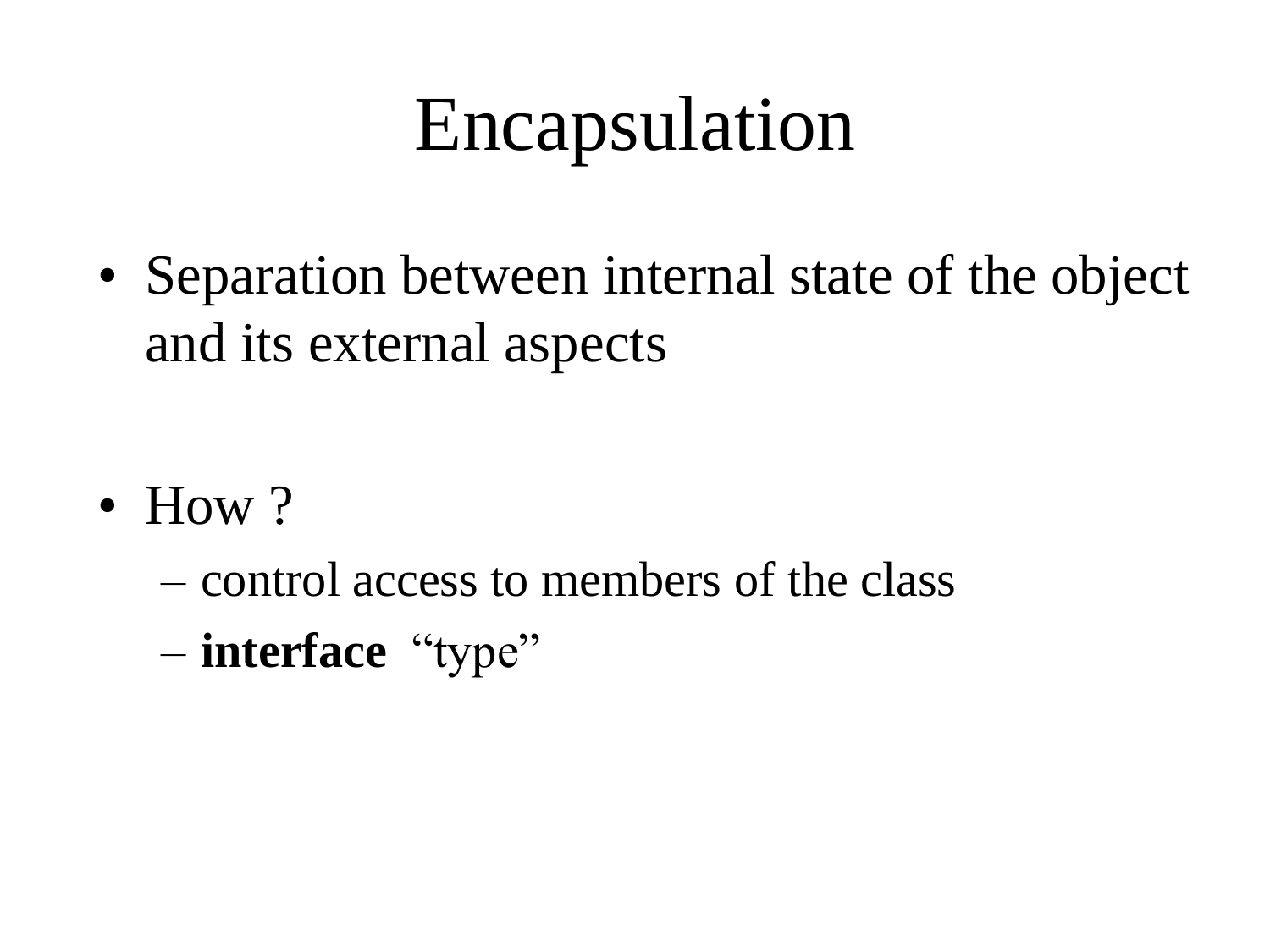# What does it buy us ?

- Modularity
	- source code for an object can be written and maintained independently of the source code for other objects
	- easier maintainance and reuse
- Information hiding
	- other objects can ignore implementation details
	- security (object has control over its internal state)
- but
	- shared data need special design patterns (e.g., DB)
	- performance overhead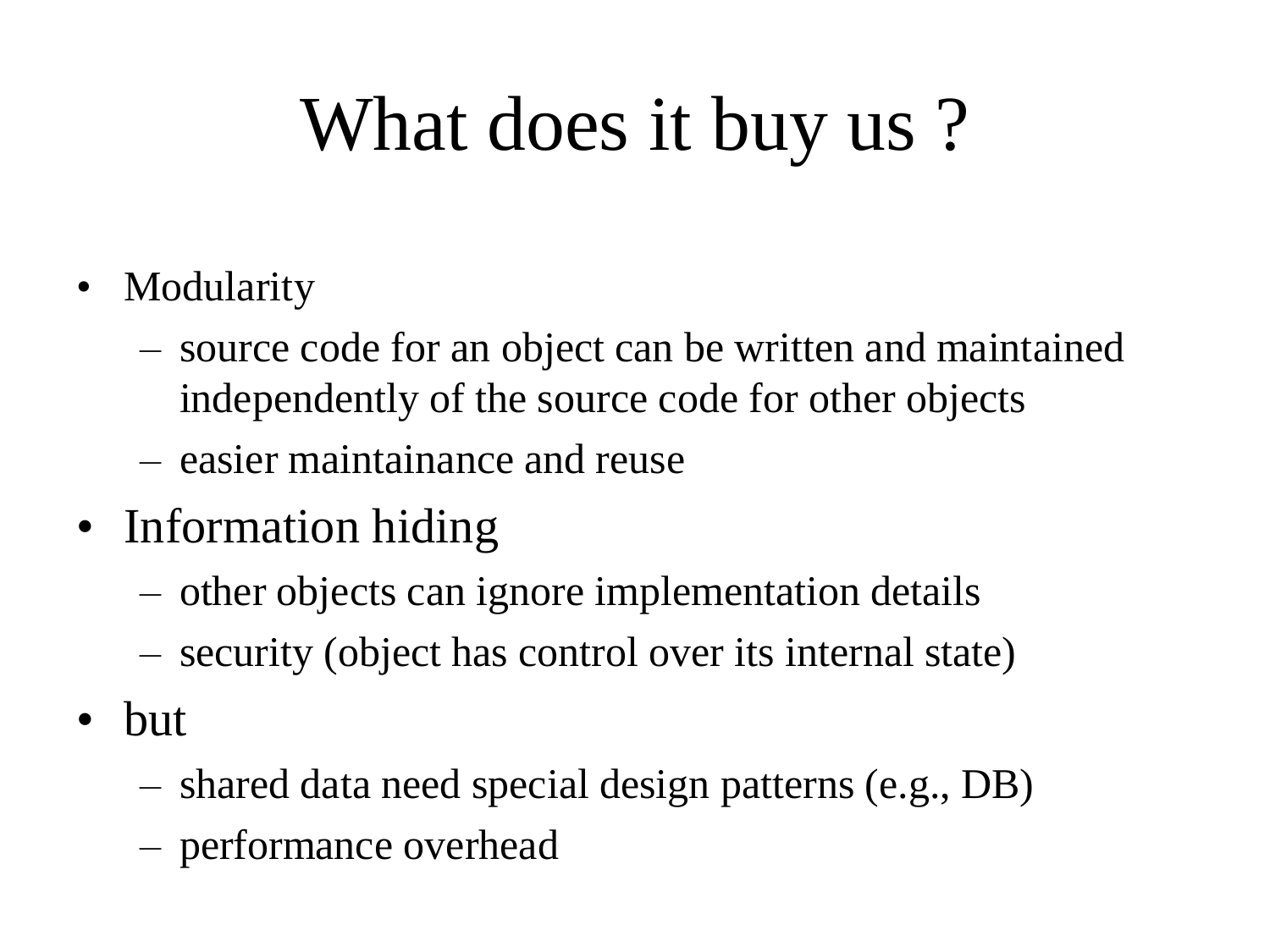## Why Java?

- Portable
- Easy to learn

• [ Designed to be used on the Internet ]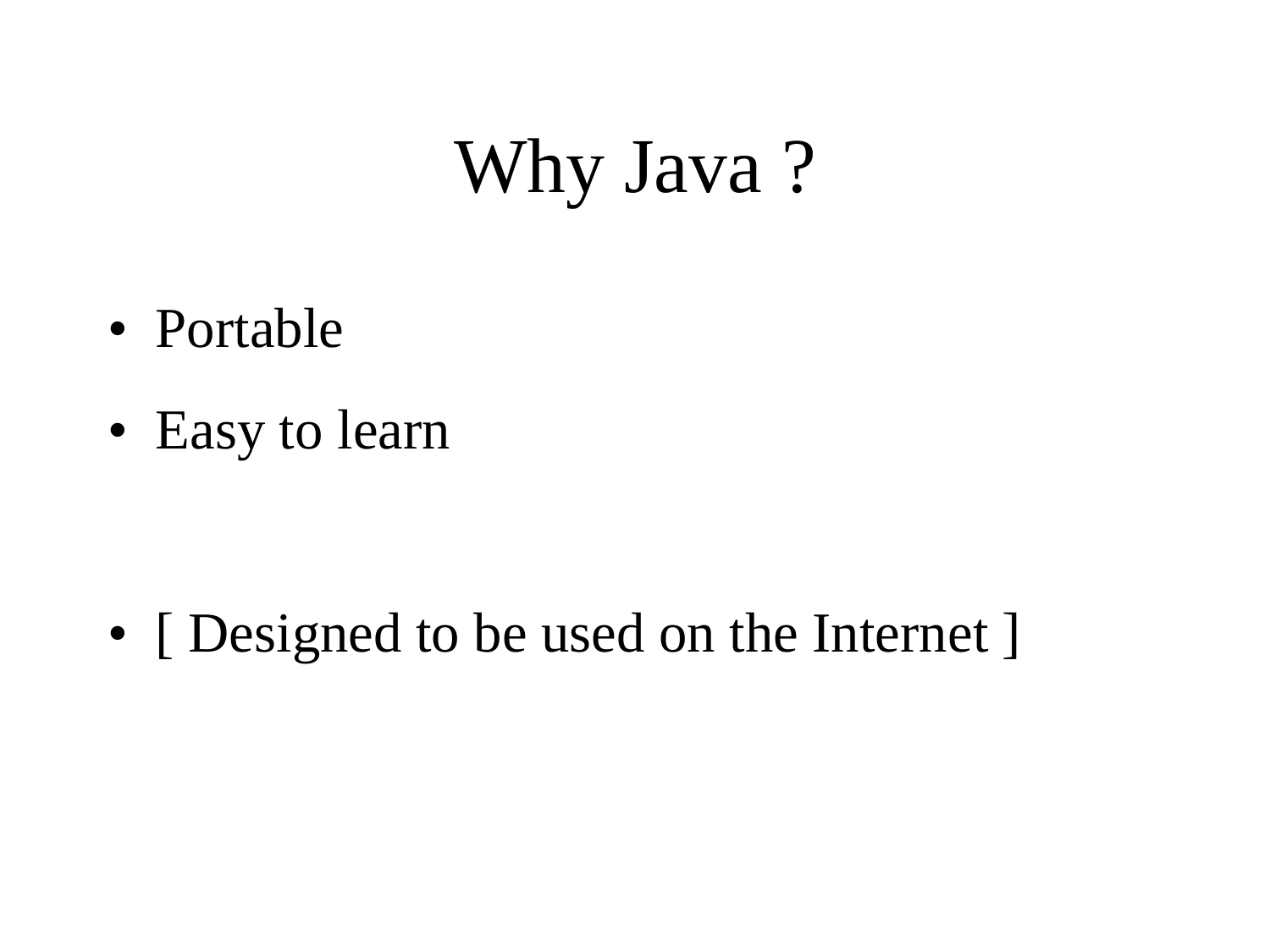## JVM

• JVM stands for **J**ava **V**irtual **M**achine

• Unlike other languages, Java "executables" are executed on a CPU that does not exist.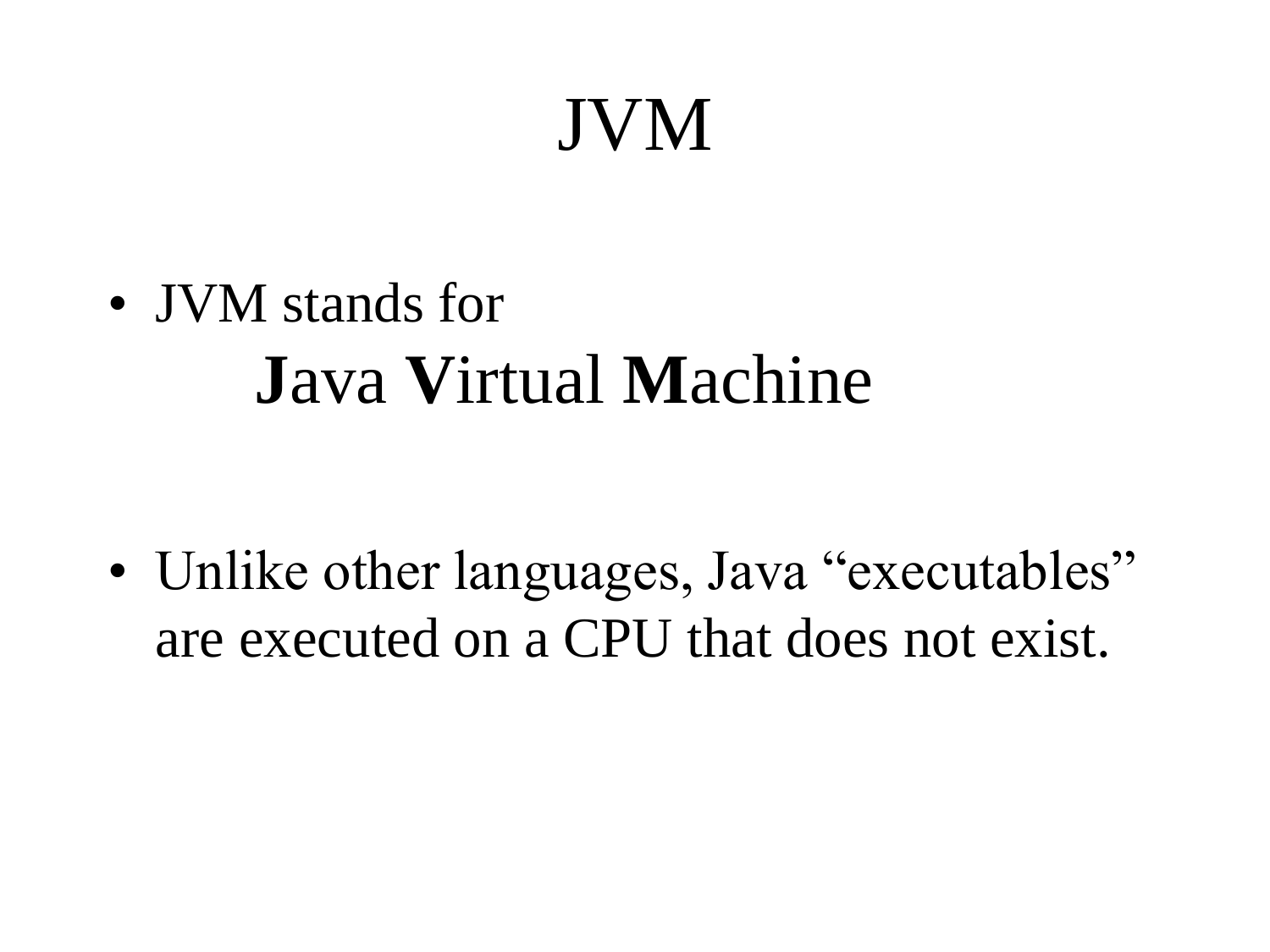#### Platform Dependent



#### Platform Independent

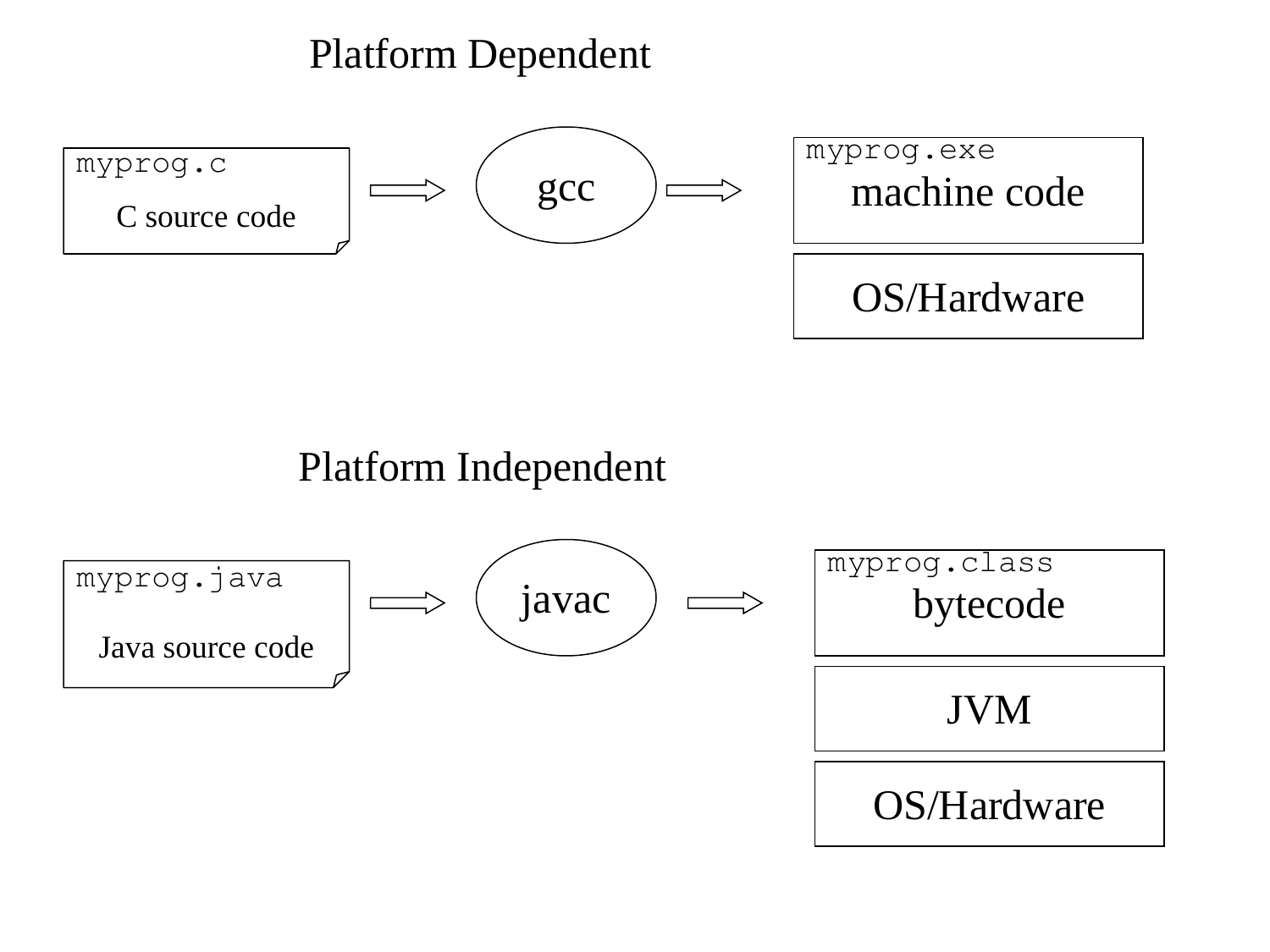# Primitive types

- int  $4 bytes$
- short 2 bytes
- long 8 bytes
- byte 1 byte
- float  $4$  bytes
- *exactly as in C++*

*Behaviors is* 

• double 8 bytes

- char Unicode encoding (2 bytes)
- boolean {true, false}

*Note: Primitive type always begin with lower-case*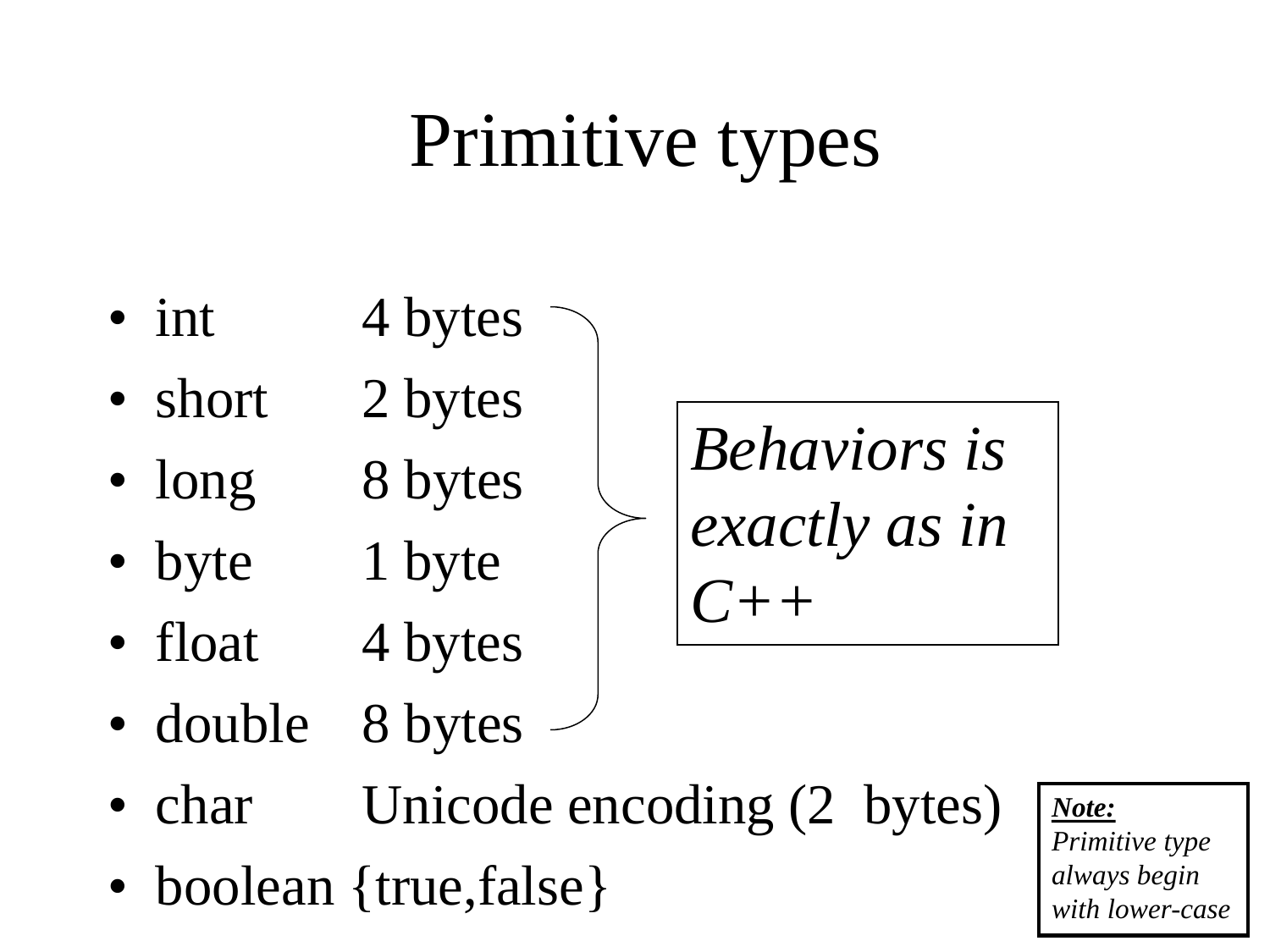## Java Tokens

Smallest individual unit in source code.

- Keywords
- Identifiers
- Literals
- Operators
- Separators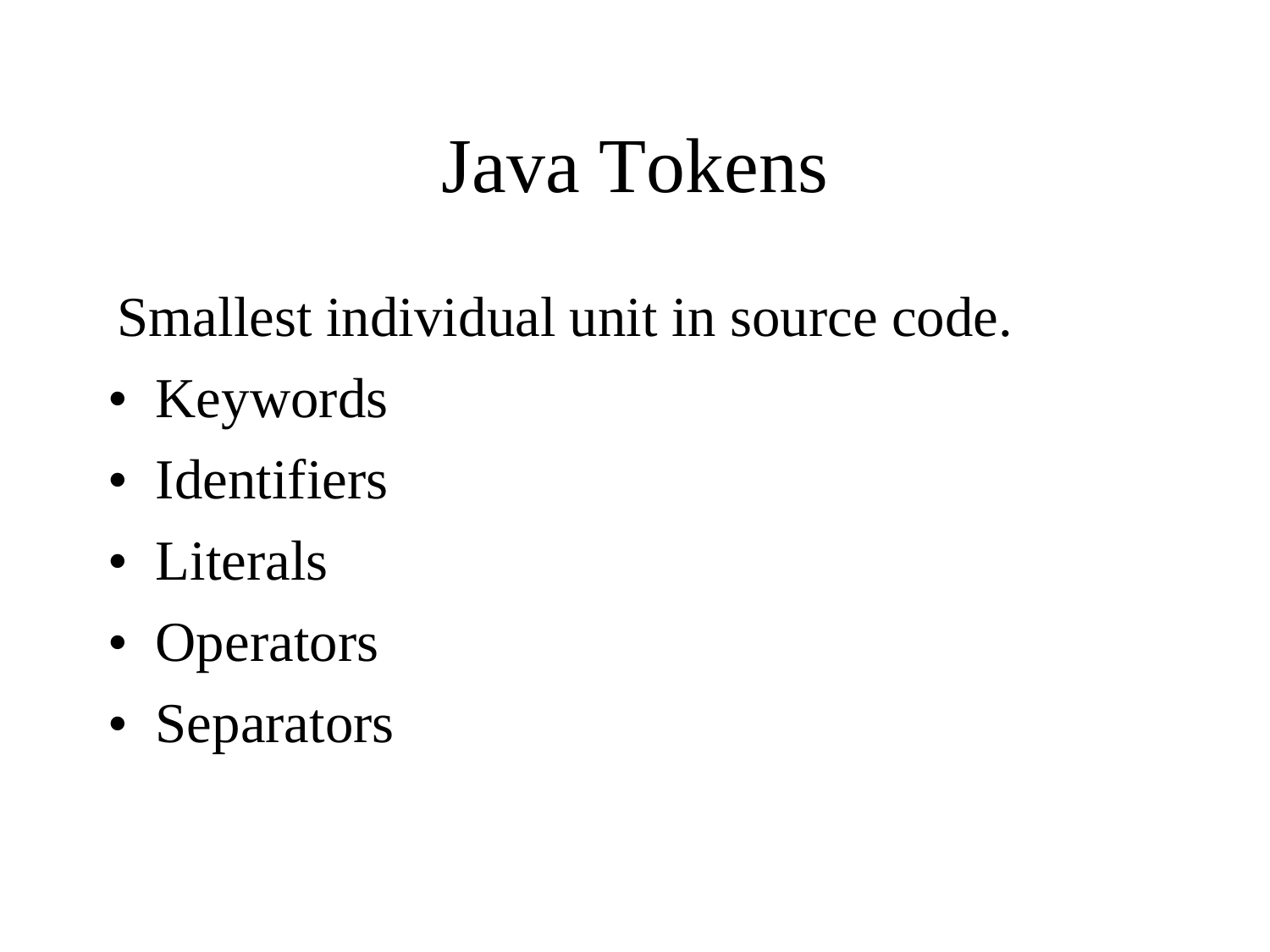# Java Data types

- Data types in Java are classified into two types:
	- Primitive—which include Integer, Character, Boolean, and Floating Point.
	- Non-primitive—which include Classes, Interfaces, and Arrays.

#### • **Primitive Data Types**

- **1. Integer**
	- Integer types can hold whole numbers such as 123 and −96. The size of the values that can be stored depends on the integer type that we choose.

#### – **2. Floating Point**

• Floating point data types are used to represent numbers with a fractional part. Single precision floating point numbers occupy 4 bytes and Double precision floating point numbers occupy 8 bytes. There are two subtypes:

#### – **3. Character**

• It stores character constants in the memory. It assumes a size of 2 bytes, but basically it can hold only a single character because char stores unicode character sets. It has a minimum value of 'u0000' (or 0) and a maximum value of 'uffff' (or 65,535, inclusive).

#### – **4. Boolean**

• Boolean data types are used to store values with two states: true or false.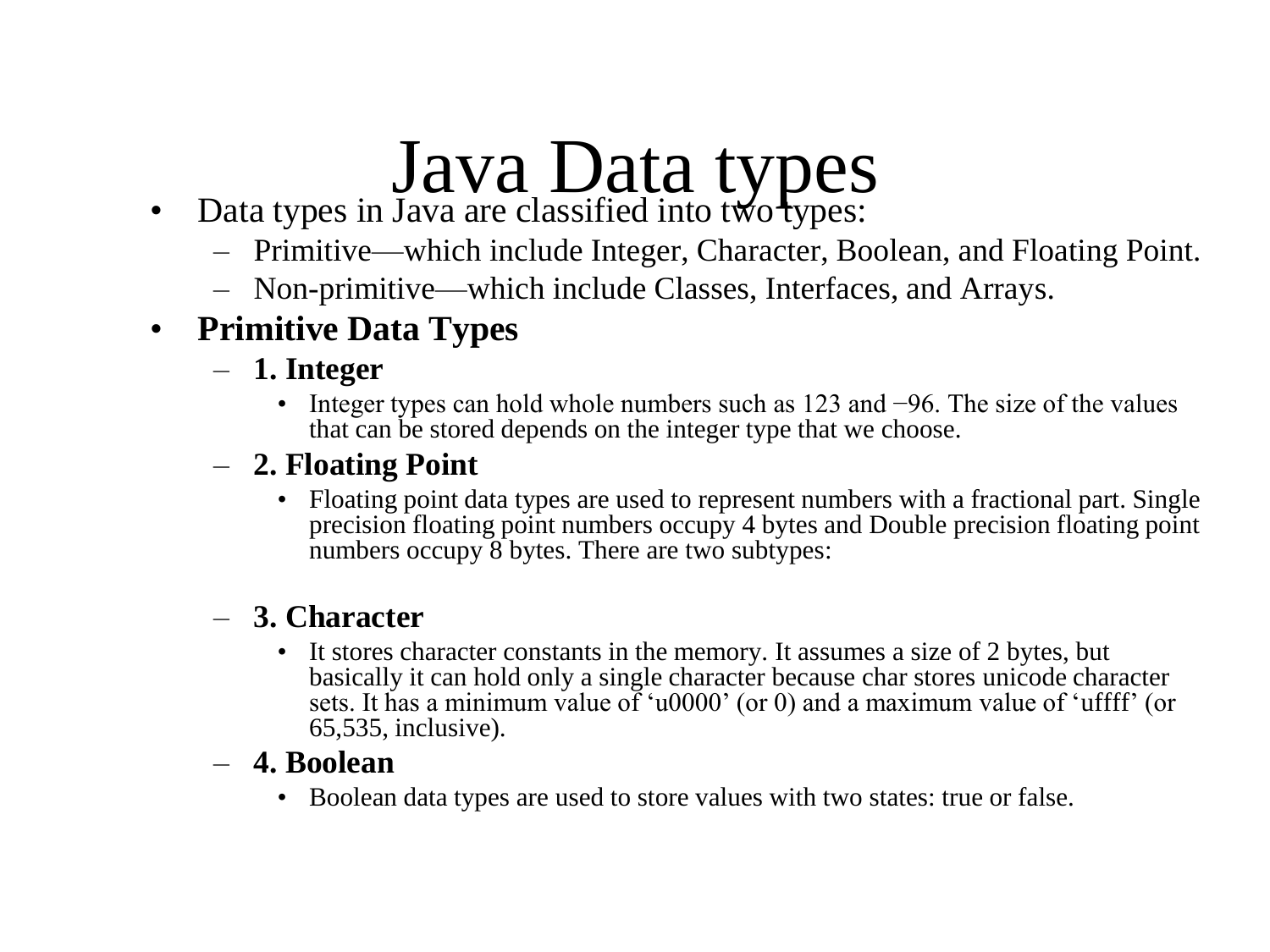## Java's "Building Blocks"

- Java programs relies on software components called objects
	- An object contains both data and behavior
	- An object is defined by a class
- A program is made up of one or more classes
	- A class contains one or more methods
	- A method contains program statements
- Statements are
	- Variable declarations: primitive data types and classes
	- Operations: arithmetic, logical, bit-level, class access
	- Control structures: selection, looping, etc.
	- Object messages: i.e., calls to methods
- A Java application always executes the main method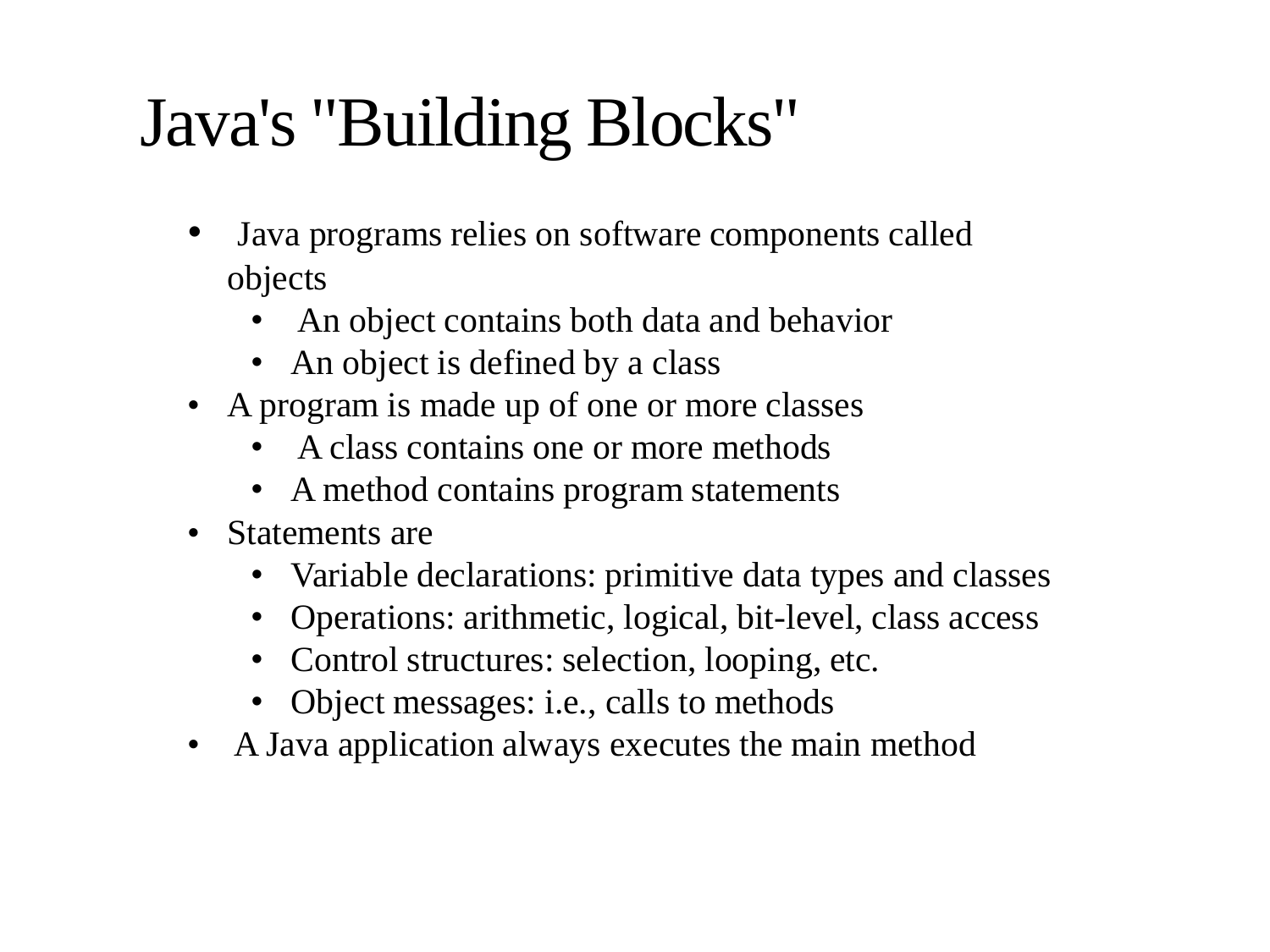## Primitive types - cont.

### • **Constants**

- 37 integer
- 37.2 float
- 42F float
- 0754 integer (octal)
- 0xfe integer (hexadecimal)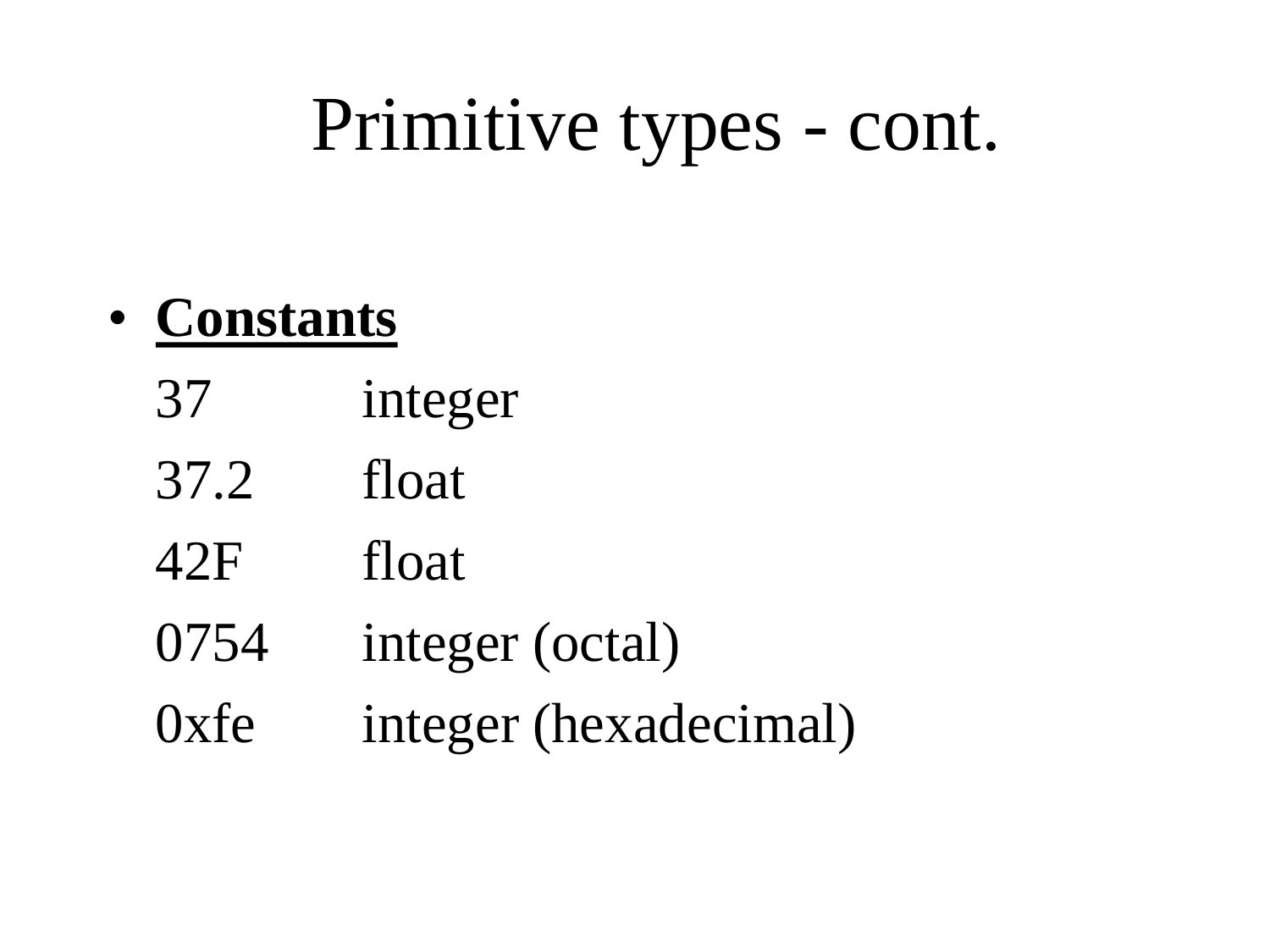# **Java Versus C++**

- Java is a true object oriented language while  $C++$  is basically  $C$ with an object oriented extension. Listed below are some major C++ features that were intentionally omitted from Java, or significantly modified:
- Java does not support operator overloading.
- Java does not have template classes.
- Java does not support multiple inheritance of classes.
- Java does not support global variables.
- Java does not use pointers.
- Java has replaced the destructor function with the finalize() function.
- There are no header files in Java.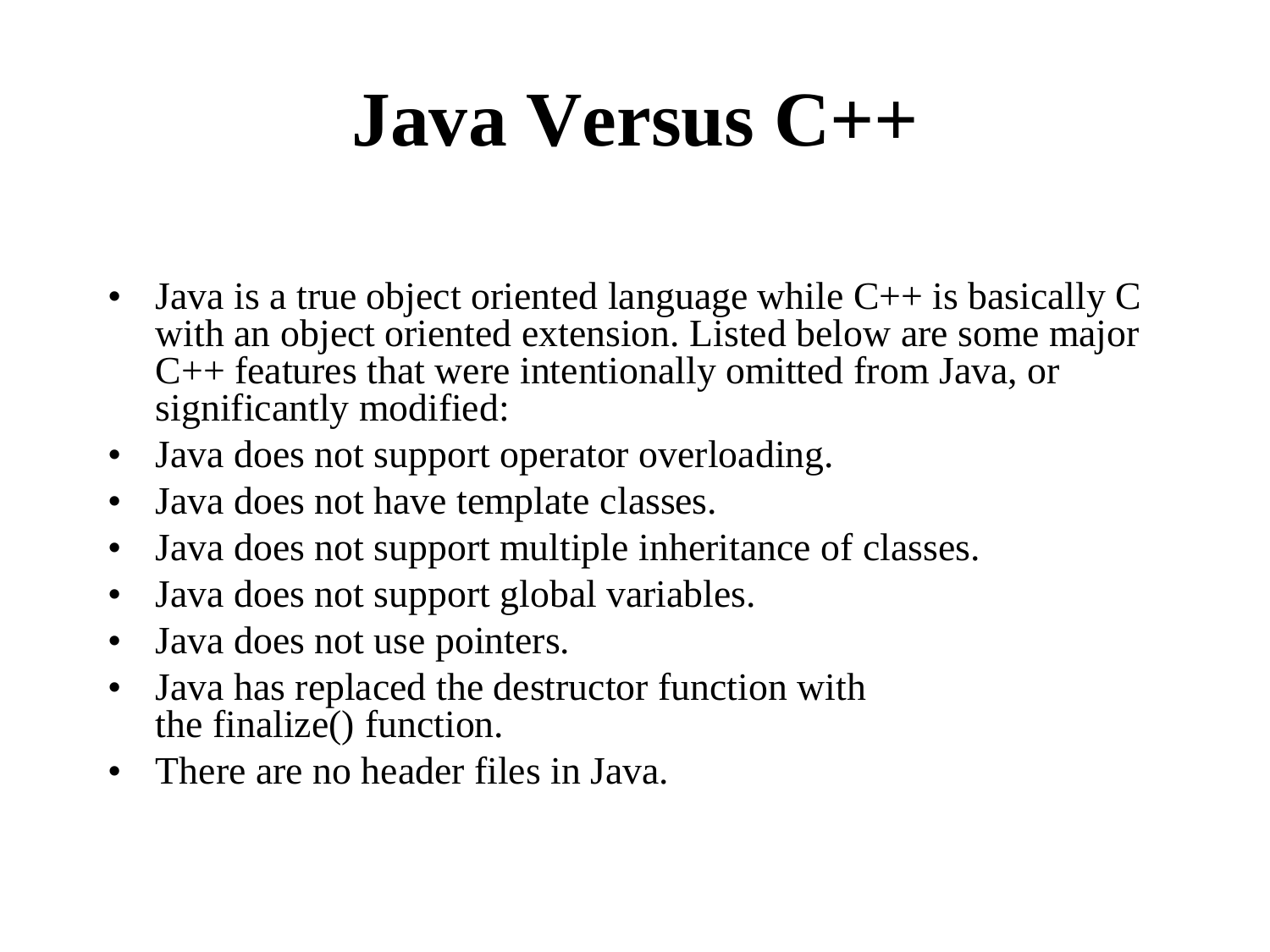# **Wrappers**

### Java provides Objects which wrap primitive types and supply methods.

Example:

```
Integer n = new Integer("4");
int m = n. intValue();
```
Read more about Integer in JDK Documentation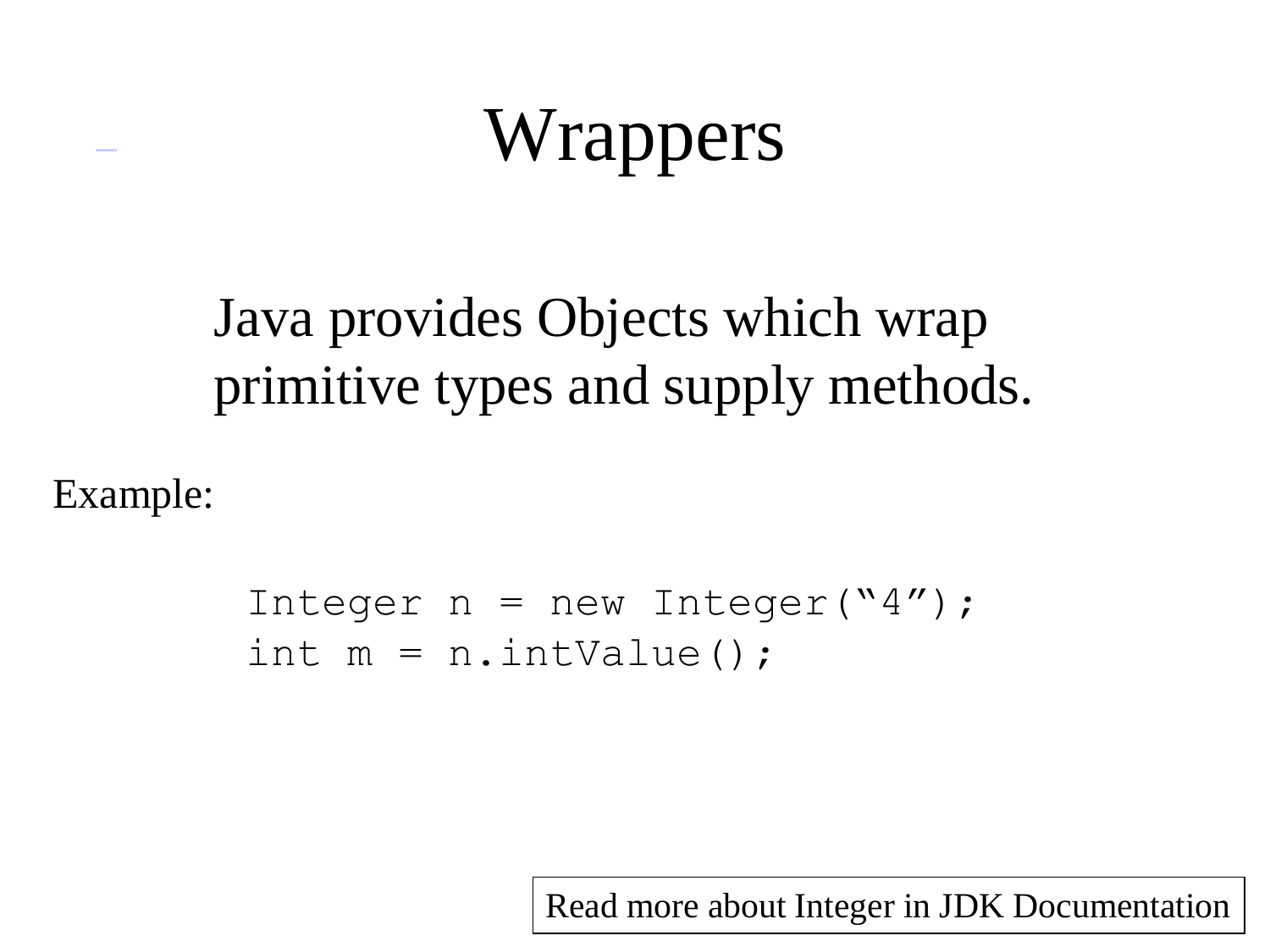## Hello World

Hello.java

```
class Hello {
      public static void main(String[] args) {
            System.out.println("Hello World !!!"); 
      }
}
```
C:\javac Hello.java *( compilation creates Hello.class )*

C:\java Hello

*(Execution on the local JVM)*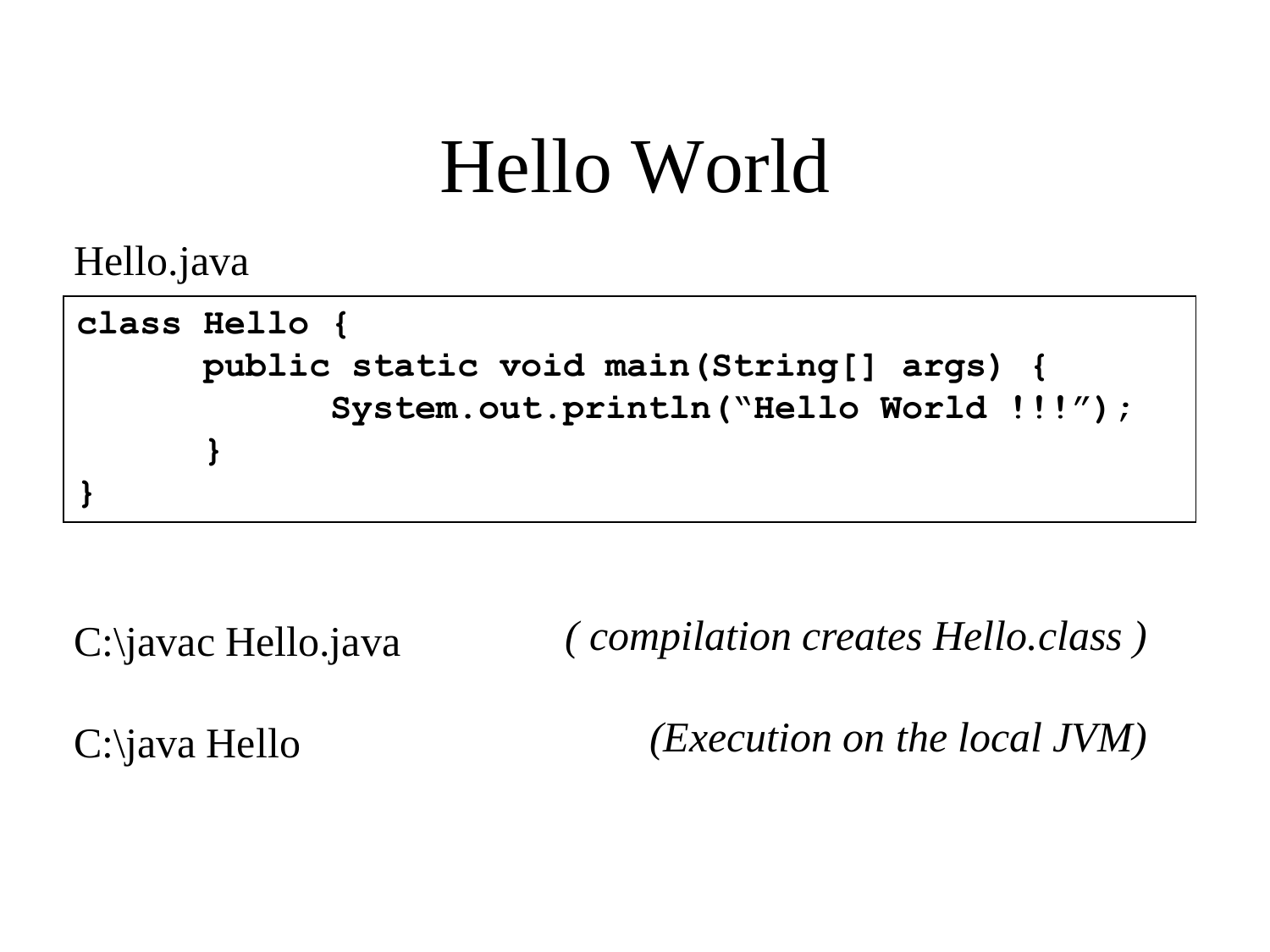## More sophisticated

```
class Kyle {
            private boolean kennyIsAlive_;
            public Kyle() { kennyIsAlive_ = true; }
            public Kyle(Kyle aKyle) {
                   kennyIsAlive_ = aKyle.kennyIsAlive_;
            }
            public String theyKilledKenny() {
                   if (kennyIsAlive_) {
                          kennyIsAlive_ = false;
                           return "You bastards !!!";
                    } else {
                           return "?";
                    }
             }
            public static void main(String[] args) {
                   Kyle k = new Kyle();
                   String s = k.theyKilledKenny();
                   System.out.println("Kyle: " + s);
             }
      }
Default 
C'tor
Copy
C'tor
```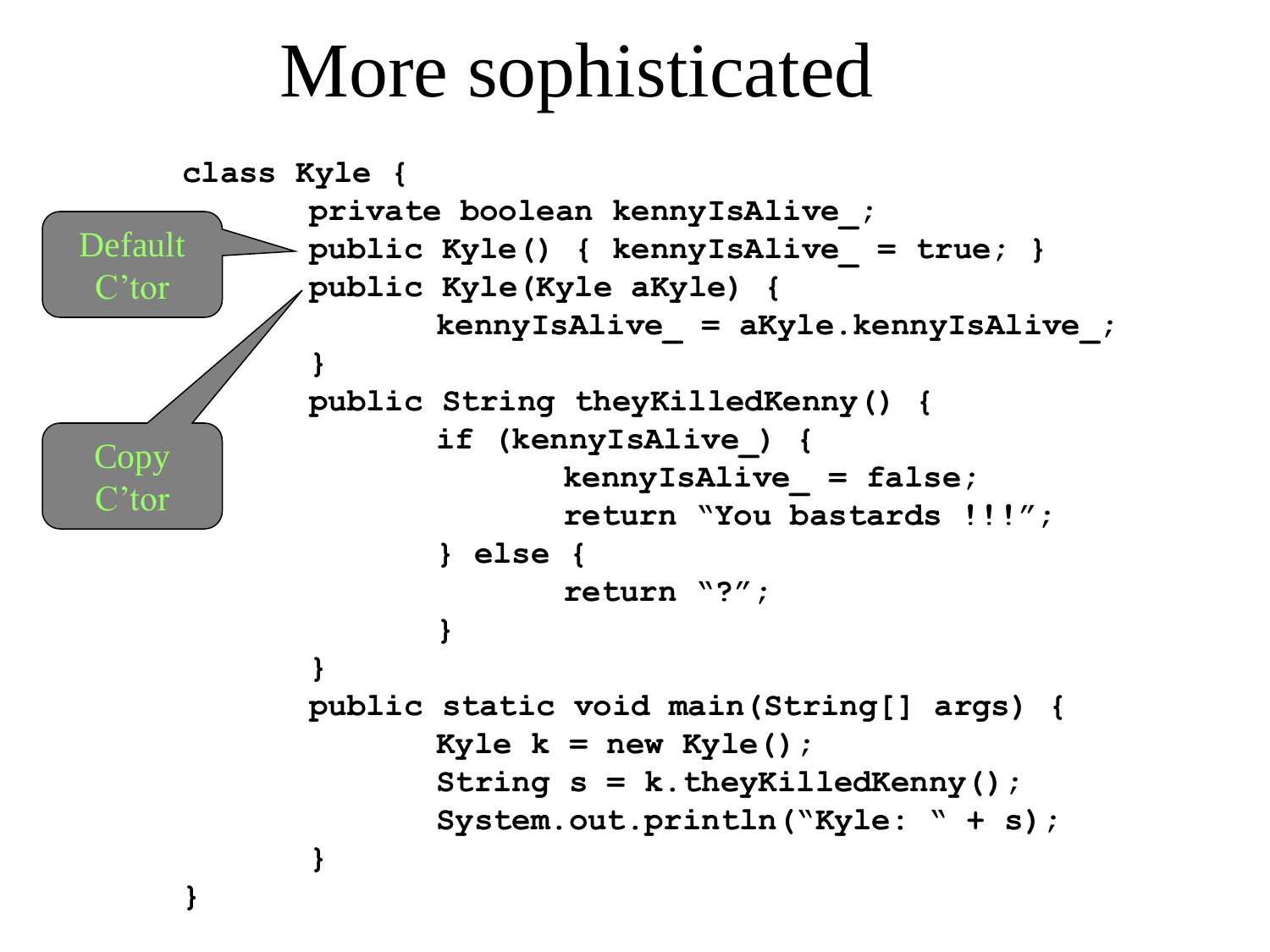### Results

**javac Kyle.java ( to compile )**

**java Kyle ( to execute )**

**Kyle: You bastards !!!**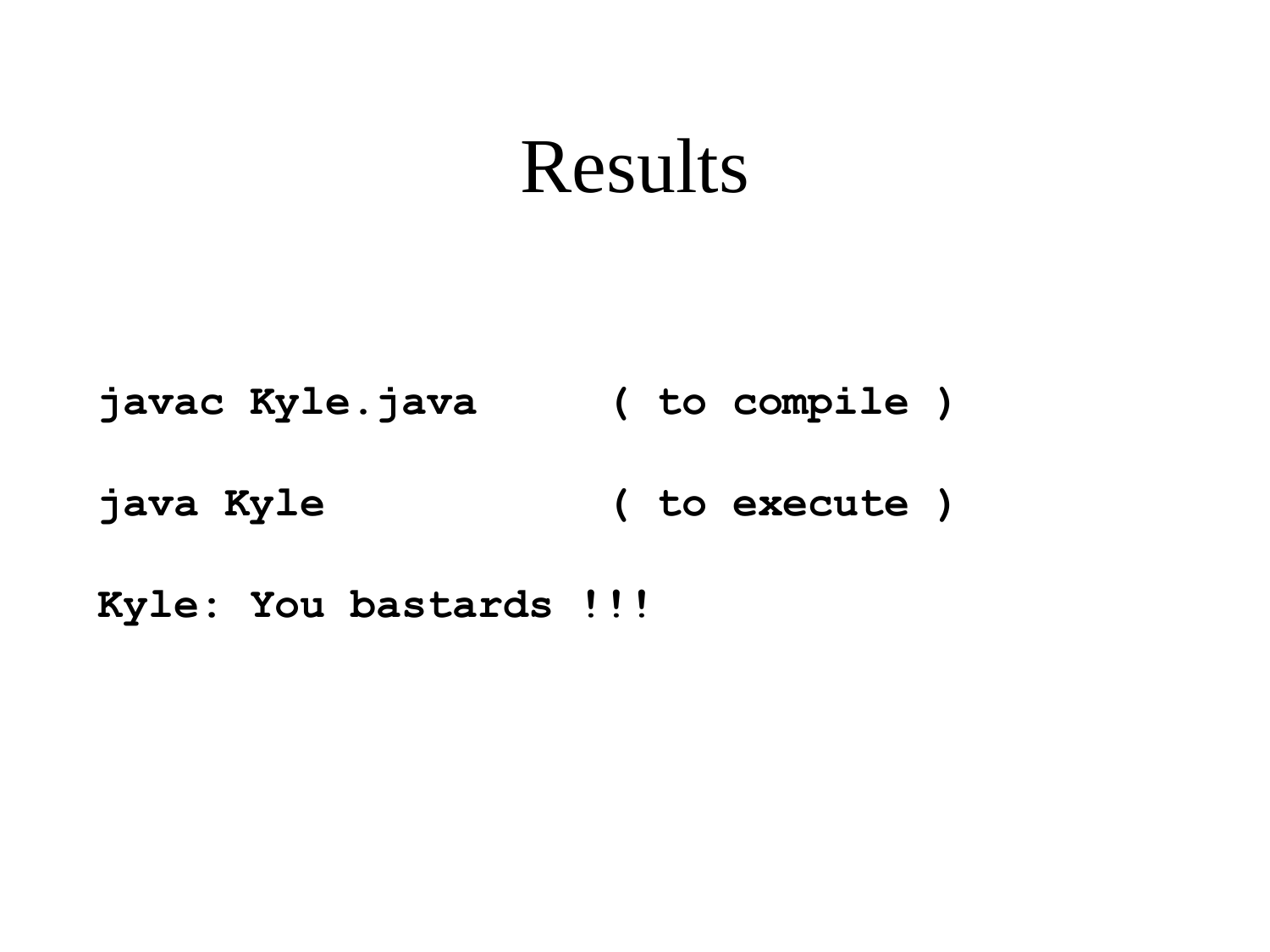### Arrays

- Array is an object
- Array size is fixed

```
Animal[] arr; // nothing yet …
```

```
arr = new Animal[4]; // only array of pointers
```

```
for(int i=0 ; i < arr.length ; i++) {
      arr[i] = new Animal();
```
**// now we have a complete array**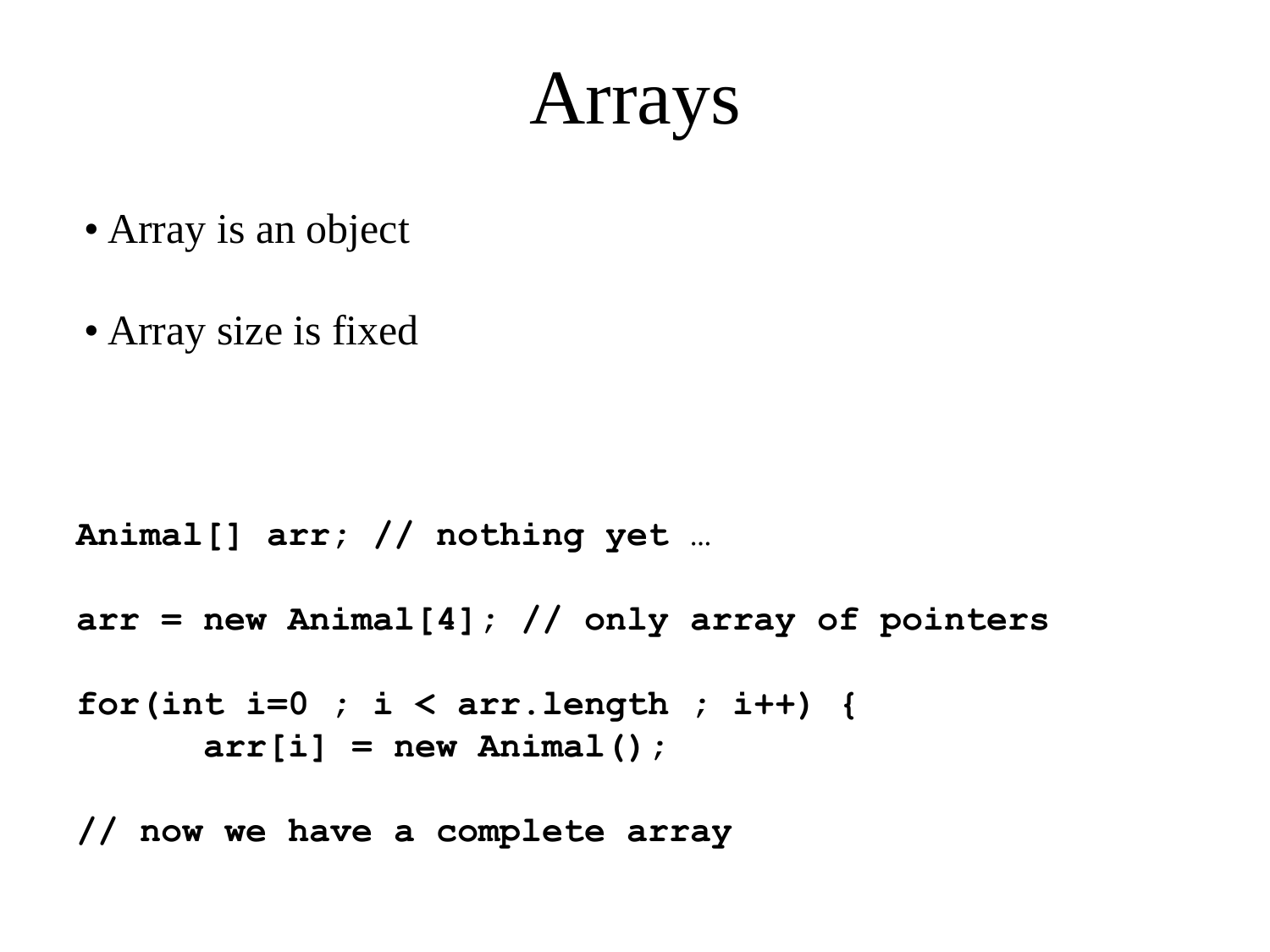## Arrays - Multidimensional

• In  $C++$ 

**Animal arr[2][2]**

| $\bullet$ |  |  |
|-----------|--|--|
|           |  |  |

• In Java

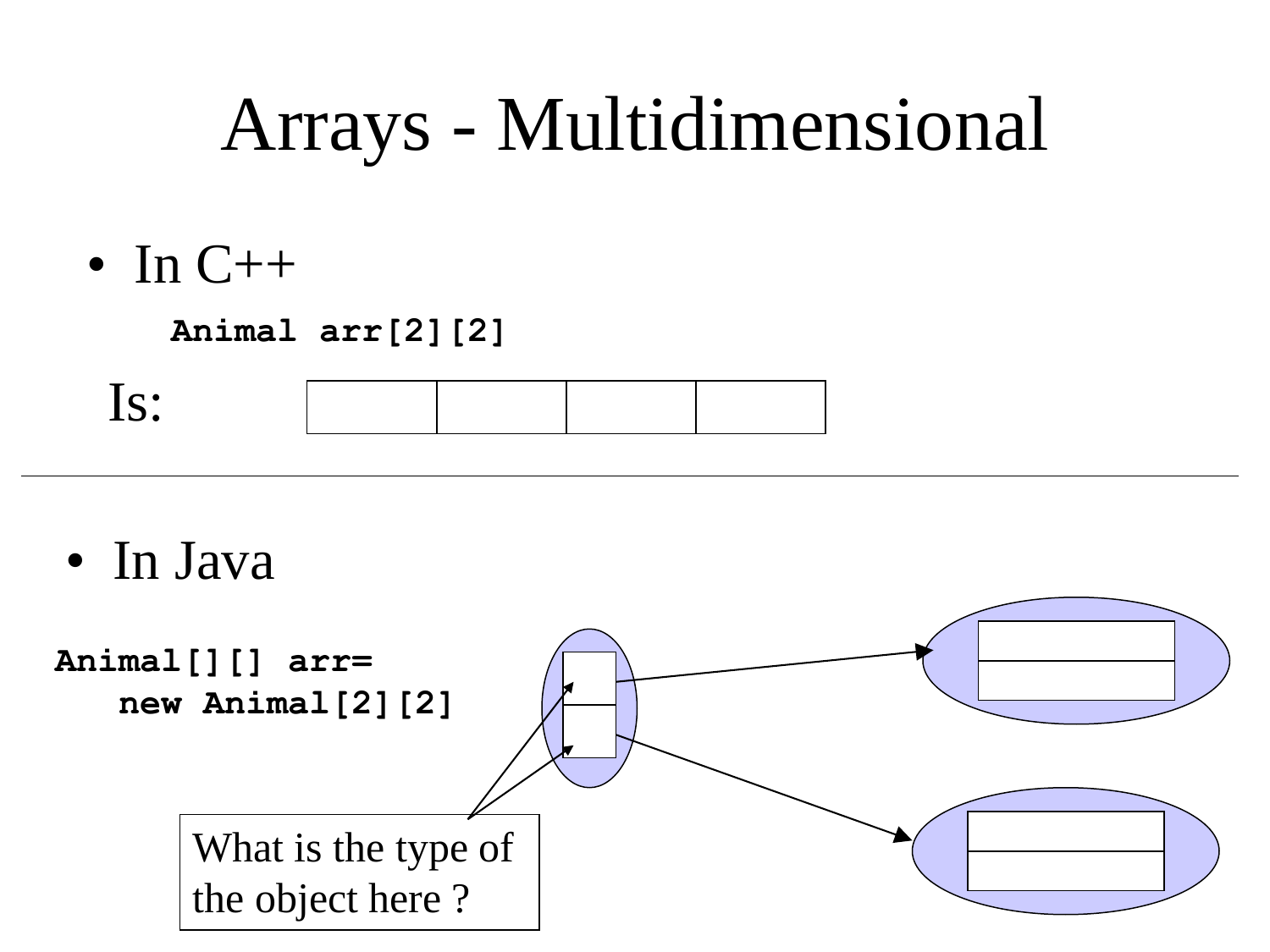## Static - [1/4]

• **Member data** - Same data is used for all the instances (objects) of some Class.

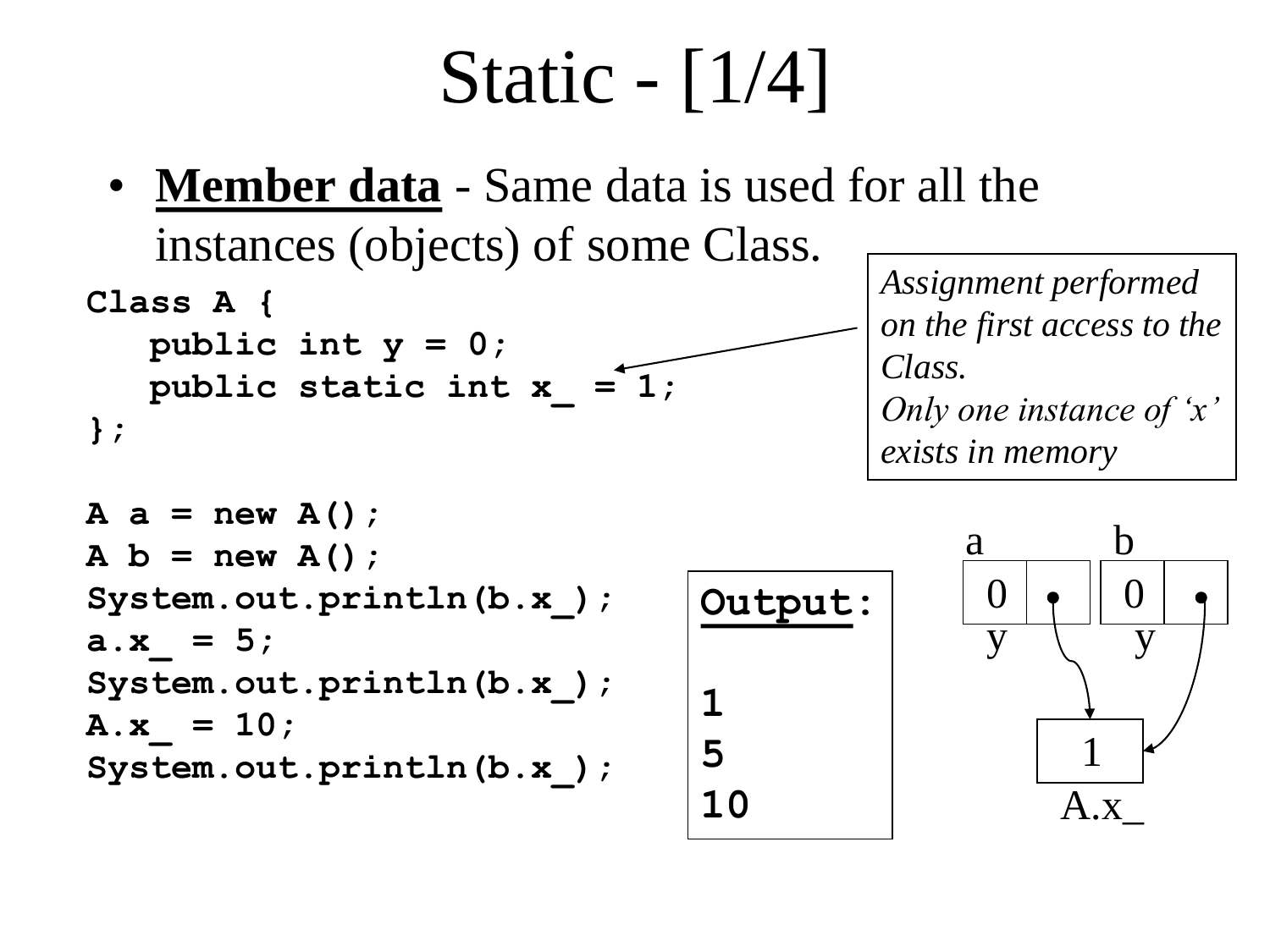# Static - [2/4]

### • **Member function**

- Static member function can access only static members
- Static member function can be called without an

```
instance. Class TeaPot {
                  private static int numOfTP = 0;
                  private Color myColor_;
                  public TeaPot(Color c) { 
                         myColor = c;
                         numOfTP++; 
                   }
                  public static int howManyTeaPots() 
                          { return numOfTP; }
                   // error :
                  public static Color getColor() 
                          { return myColor_; }
            }
```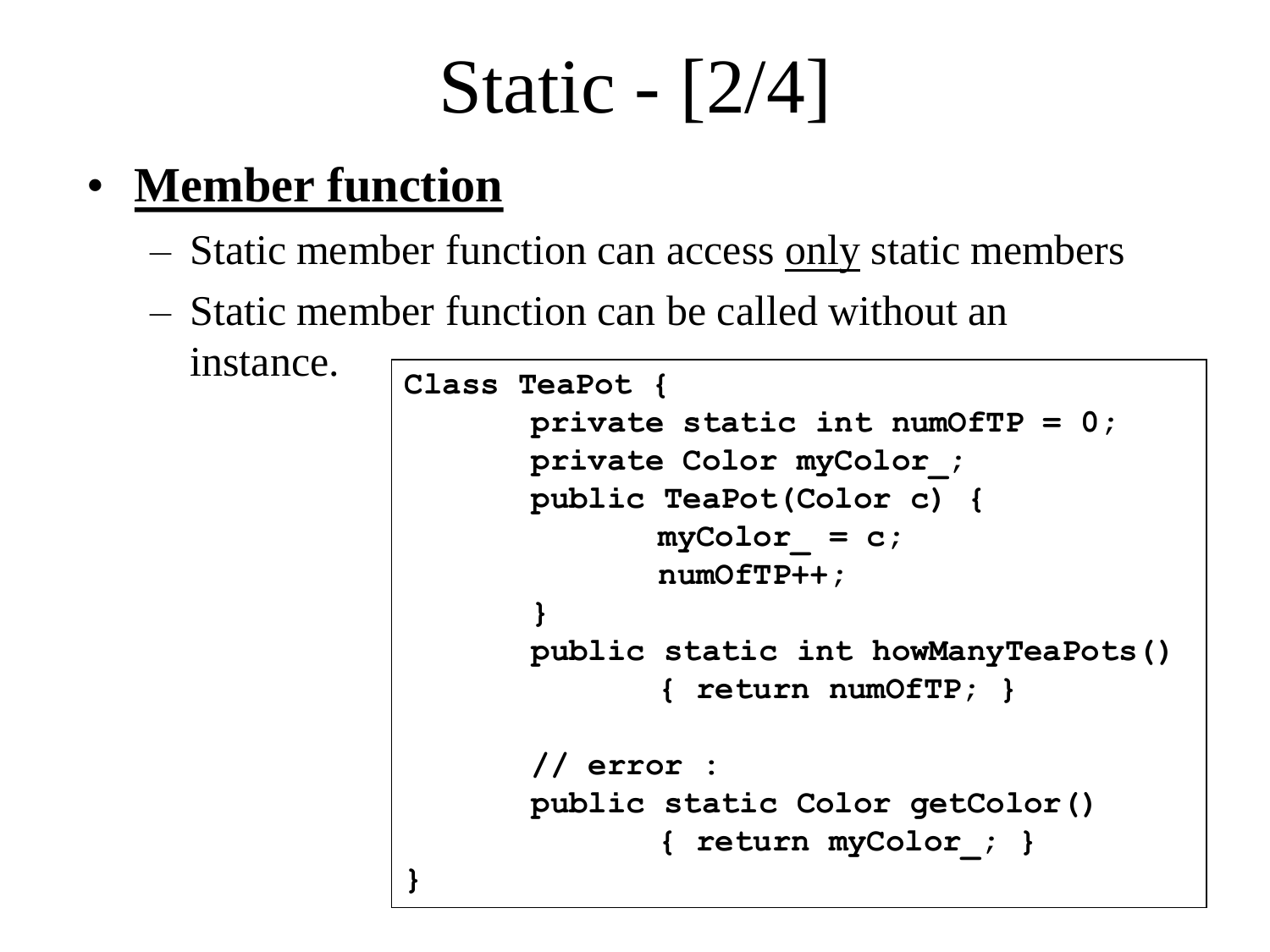## Static - [2/4] cont.

## **Usage:** TeaPot  $tp1 = new TeaPot(Color.EED)$ ; TeaPot  $tp2 = new TeaPot(Color.GREEN)$ ; System.out.println("We have " + TeaPot.howManyTeaPots()+ "Tea Pots");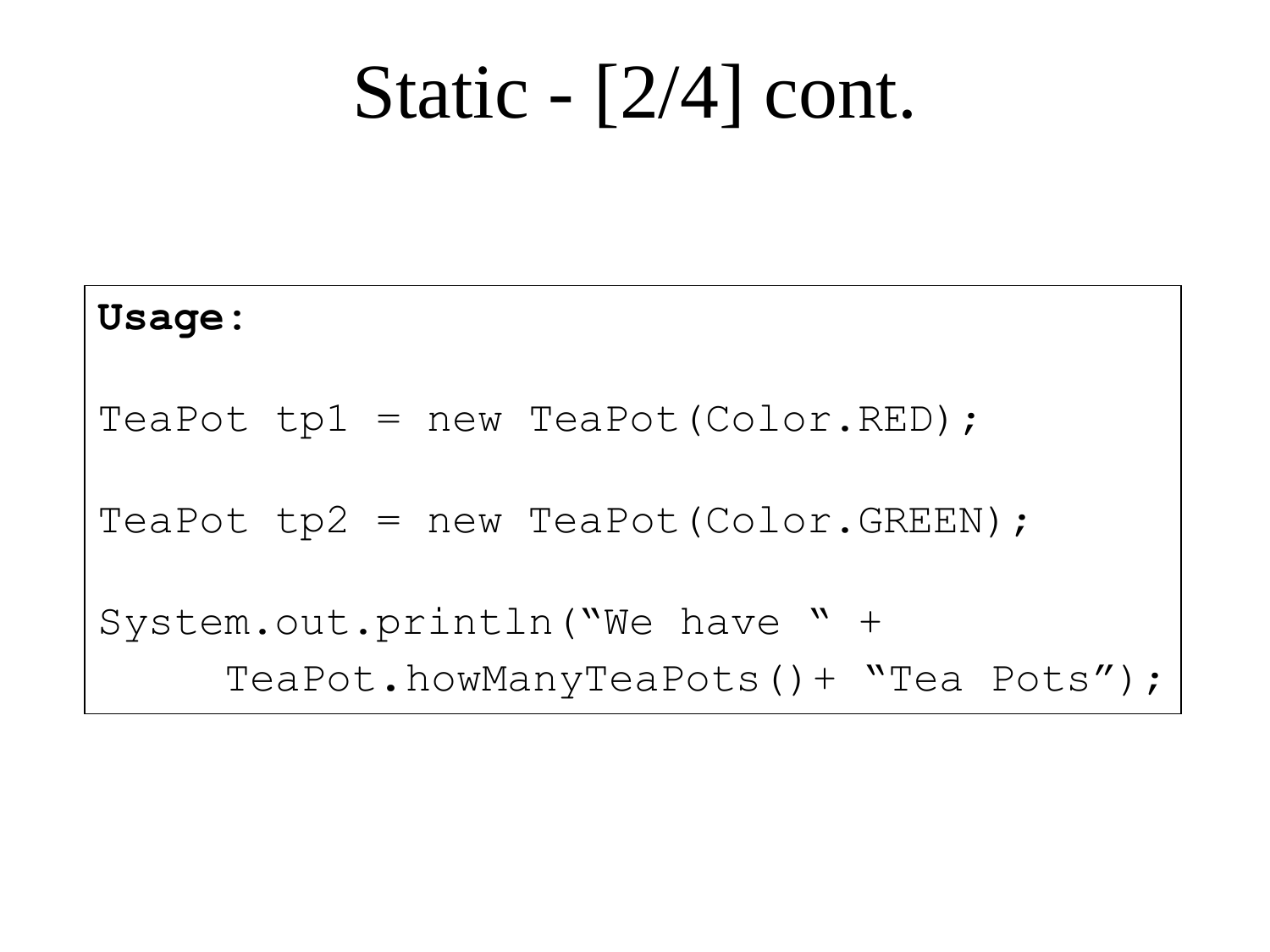## Static - [3/4]

### • **Block**

- Code that is executed in the first reference to the class.
- Several static blocks can exist in the same class ( Execution order is by the appearance order in the class definition ).
- Only static members can be accessed.

```
class RandomGenerator {
   private static int seed_;
   static {
        int t = System.getTime() % 100;
        seed_ = System.getTime();
       while(t-- > 0) 
         seed_ = getNextNumber(seed_);
        }
   }
}
```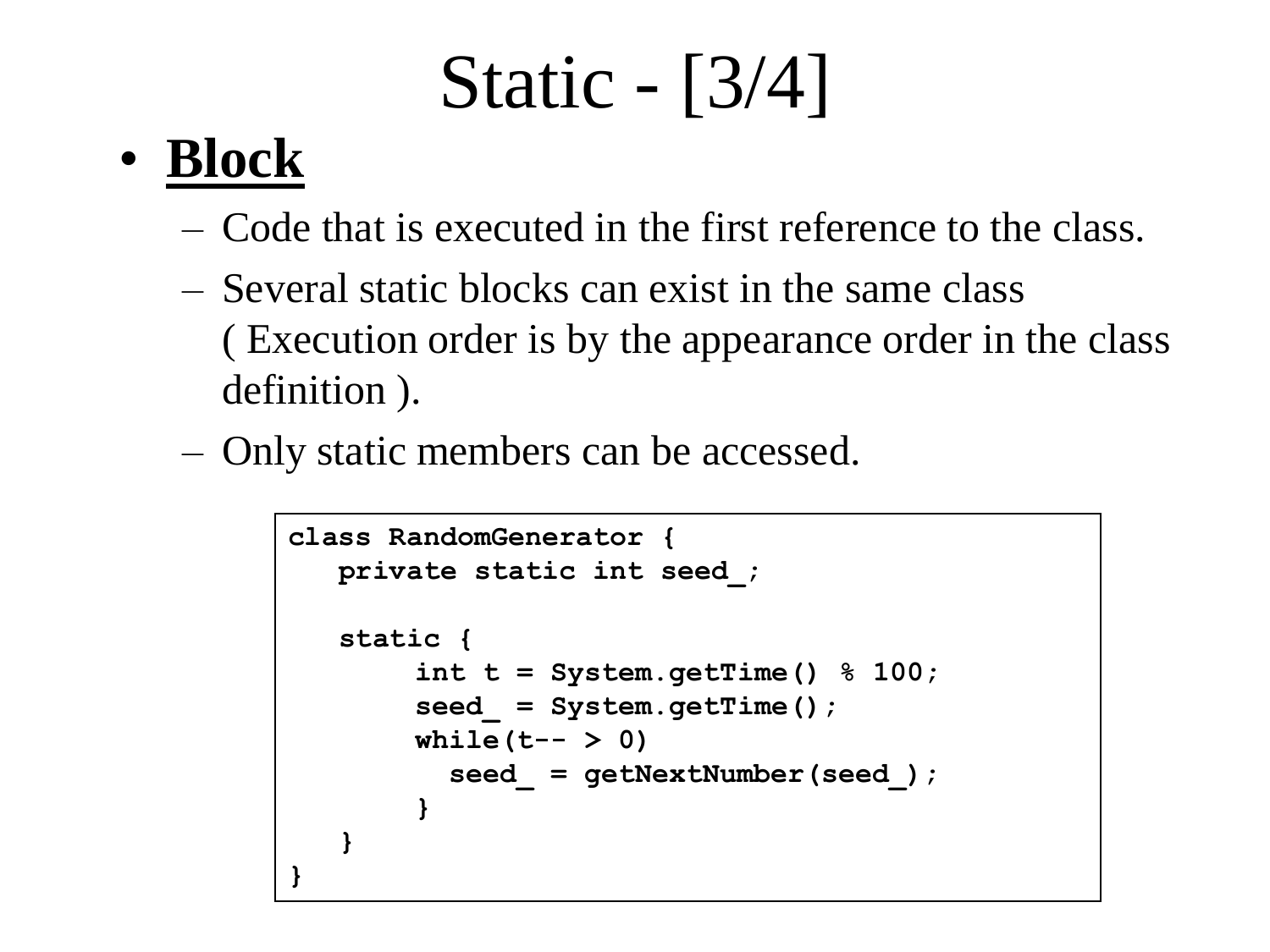## String is an Object

- Constant strings as in C, does not exist
- The function call  $foo("Hello")$  creates a String object, containing "Hello", and passes reference to it to *foo*.
- There is no point in writing :

```
String s = new String("Hello");
```
• The String object is a constant. It can't be changed using a reference to it.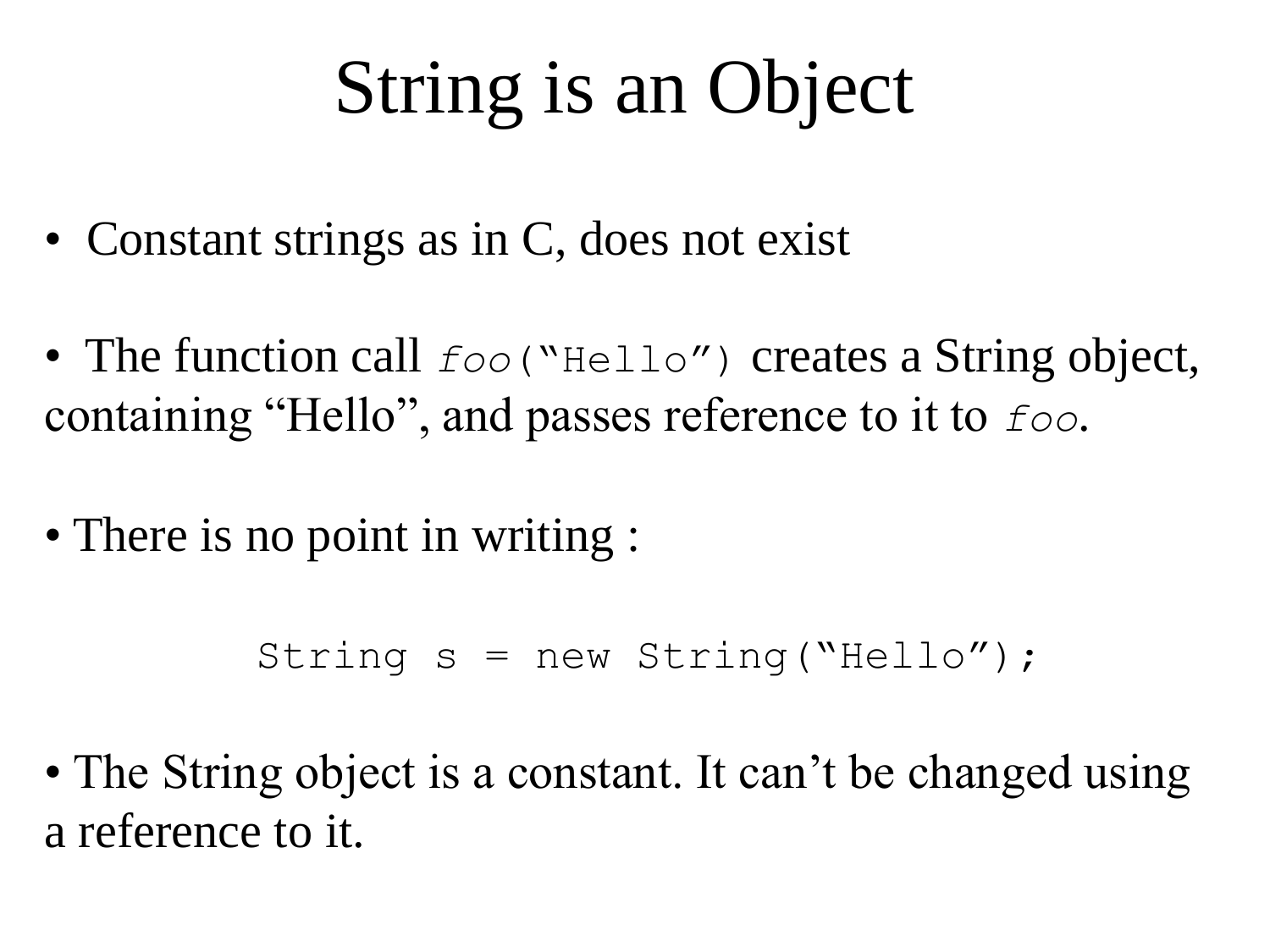### Flow control

Basically, it is exactly like  $c/c++$ .

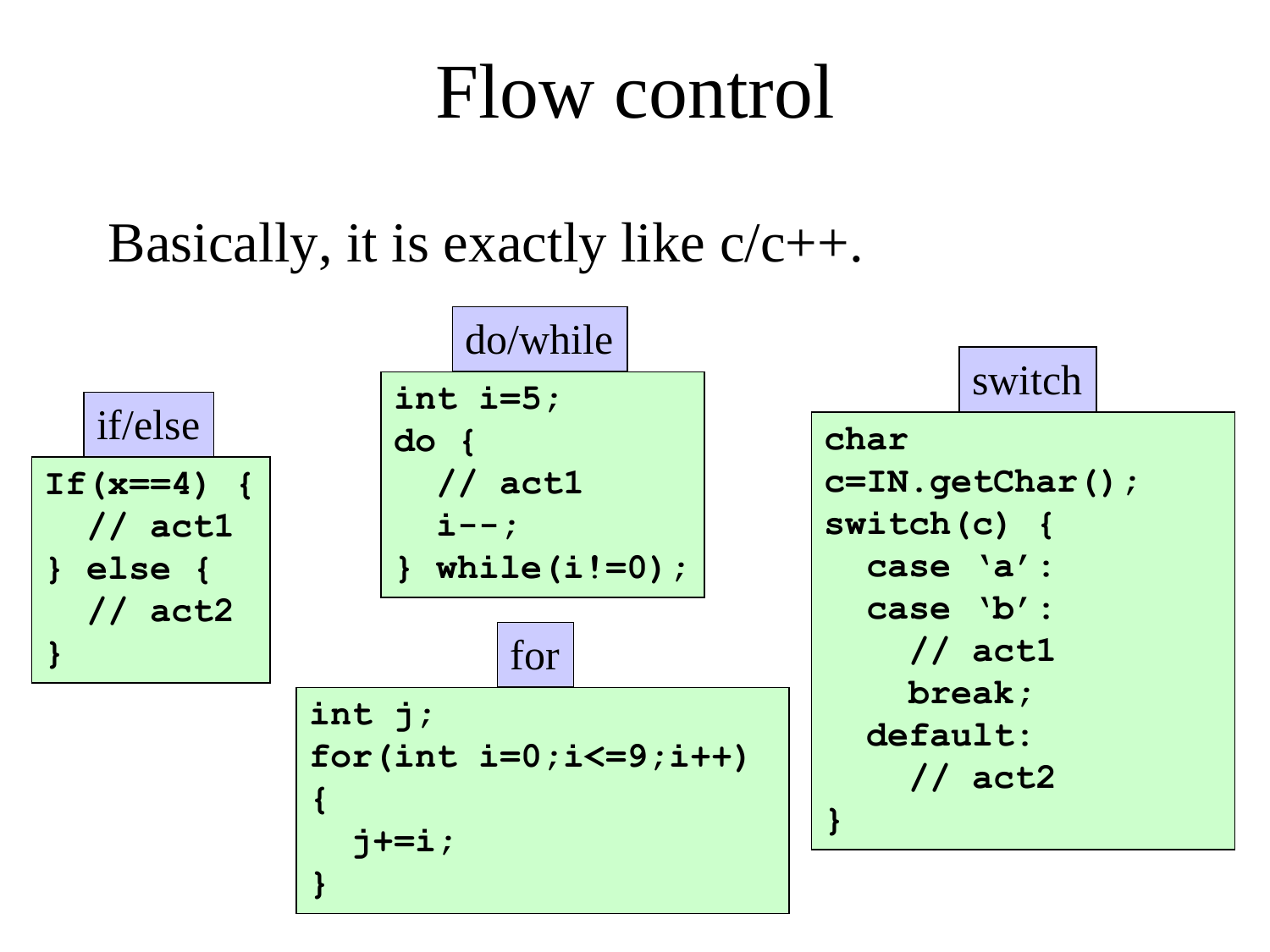## Packages

- Java code has hierarchical structure.
- The environment variable CLASSPATH contains the directory names of the roots.
- Every Object belongs to a package ( 'package' keyword)
- Object full name contains the name full name of the package containing it.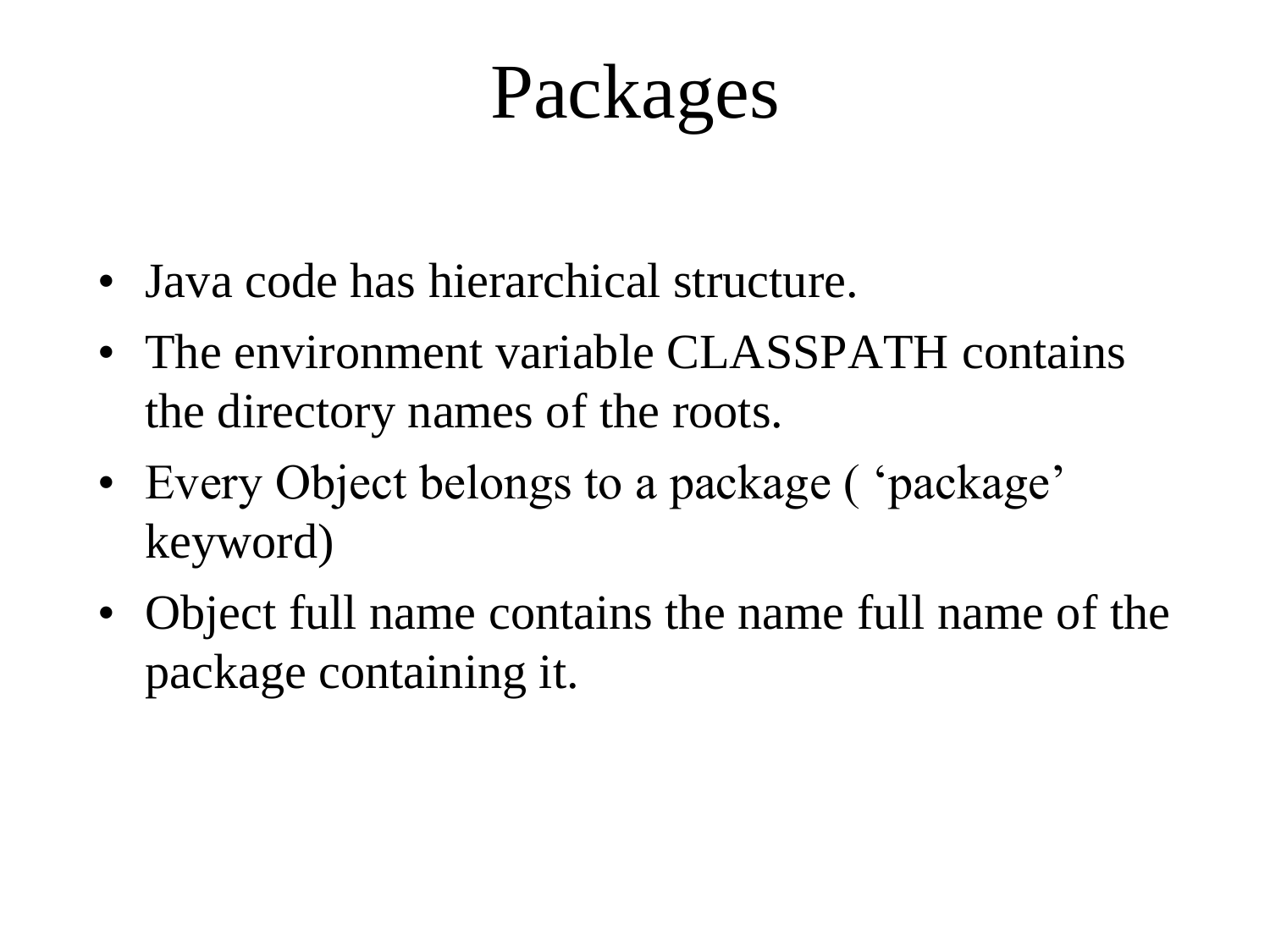## Access Control

- *public* member (function/data)
	- Can be called/modified from outside.
- *protected*
	- Can be called/modified from derived classes
- *private*
	- Can be called/modified only from the current class
- *default ( if no access modifier stated )*
	- Usually referred to as "Friendly".
	- Can be called/modified/instantiated from the same package.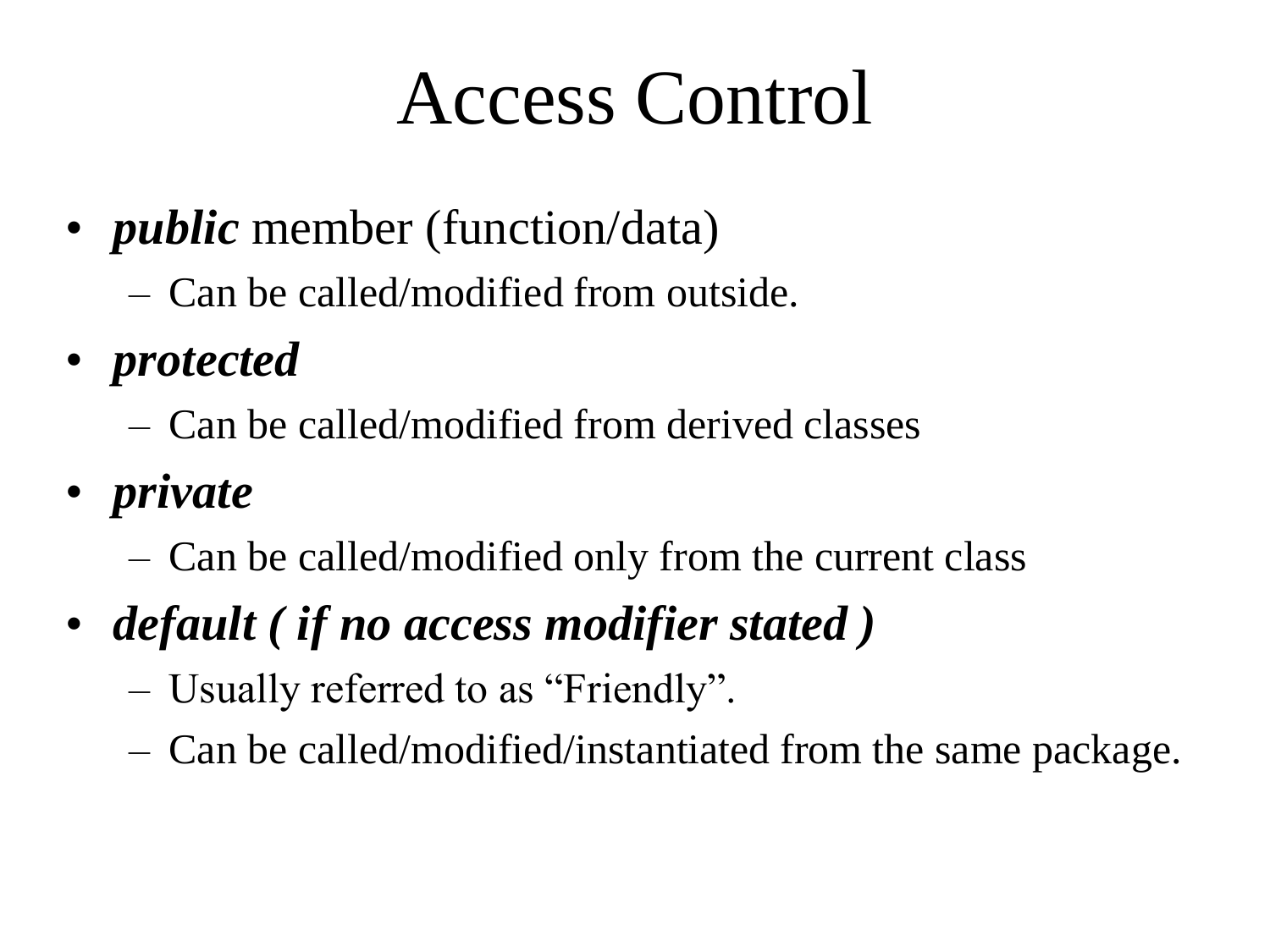

As opposed to  $C_{++}$ , it is possible to inherit only from ONE class.

**Pros** avoids many potential problems and bugs.

**Cons** might cause code replication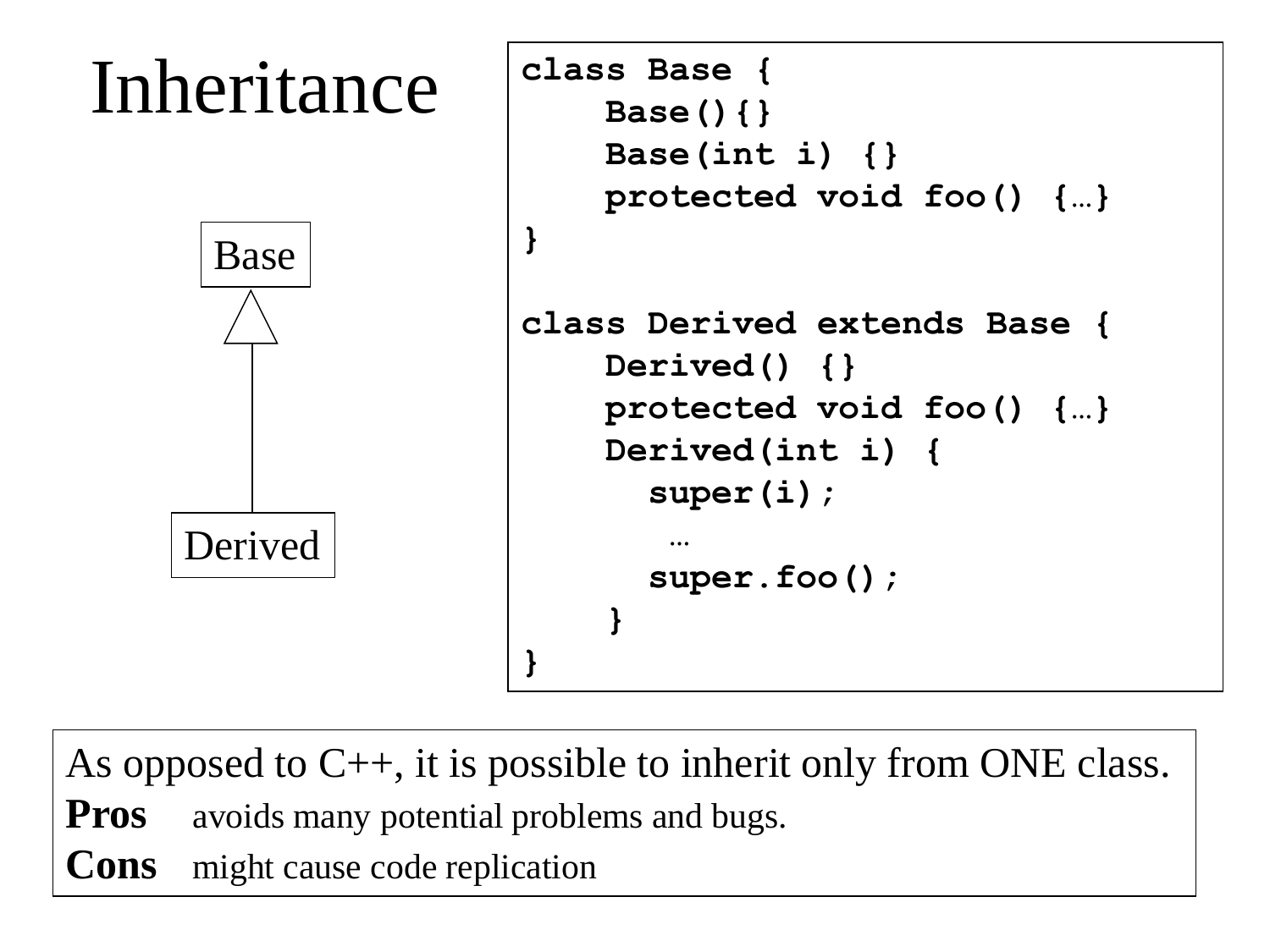# Polymorphism

- Inheritance creates an "is a" relation:
- For example, if B inherits from A, than we say that "B is also an A".
	- Implications are:
		- access rights (Java forbids reducing access rights) derived class can receive all the messages that the base class can.
		- behavior
		- precondition and postcondition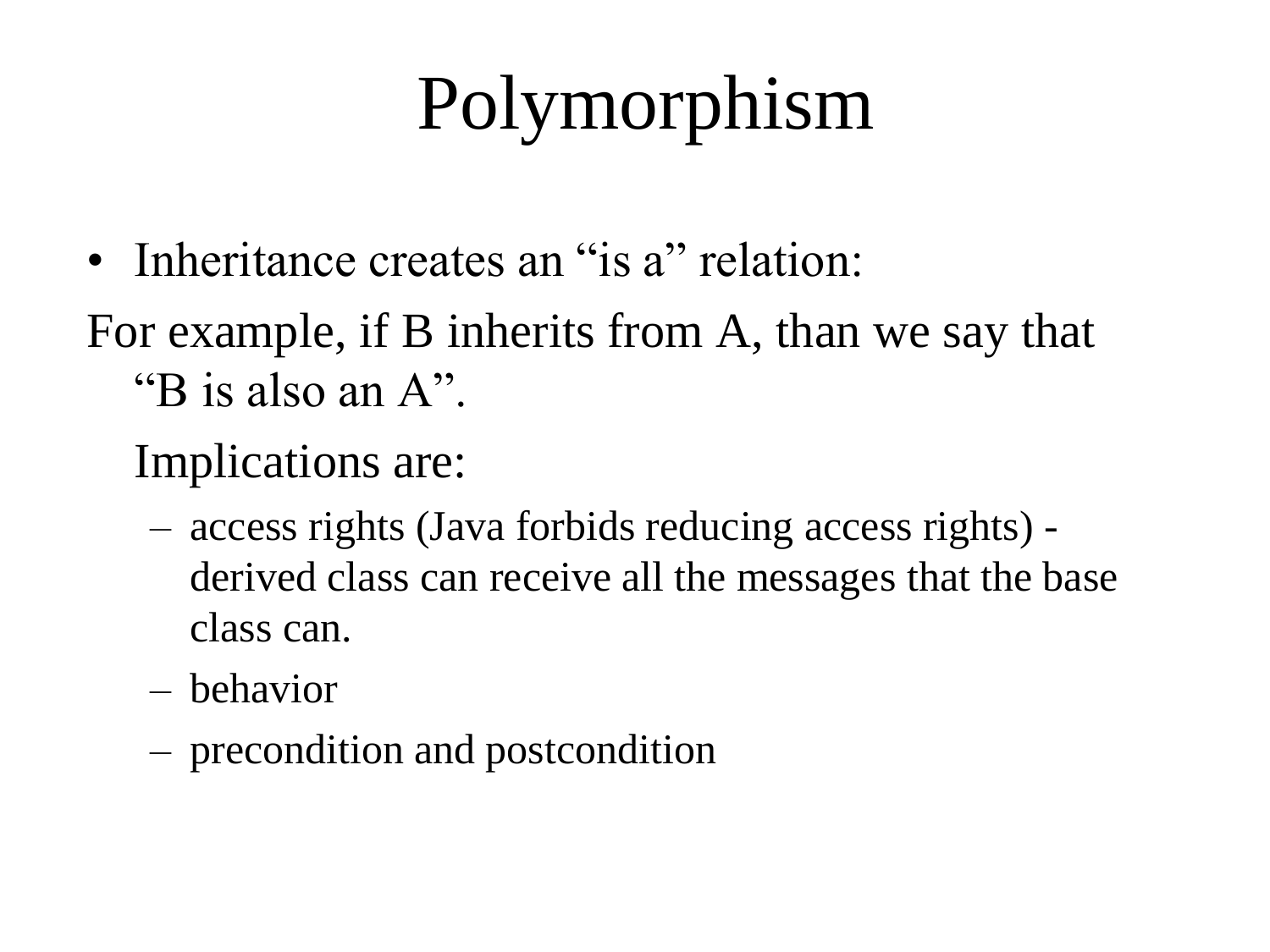## Inheritance (2)

• In Java, all methods are virtual :

```
class Base {
  void foo() {
    System.out.println("Base");
  }
}
class Derived extends Base {
  void foo() {
    System.out.println("Derived");
  }
}
public class Test {
  public static void main(String[] args) {
    Base b = new Derived();
    b.foo(); // Derived.foo() will be activated
  }
}
```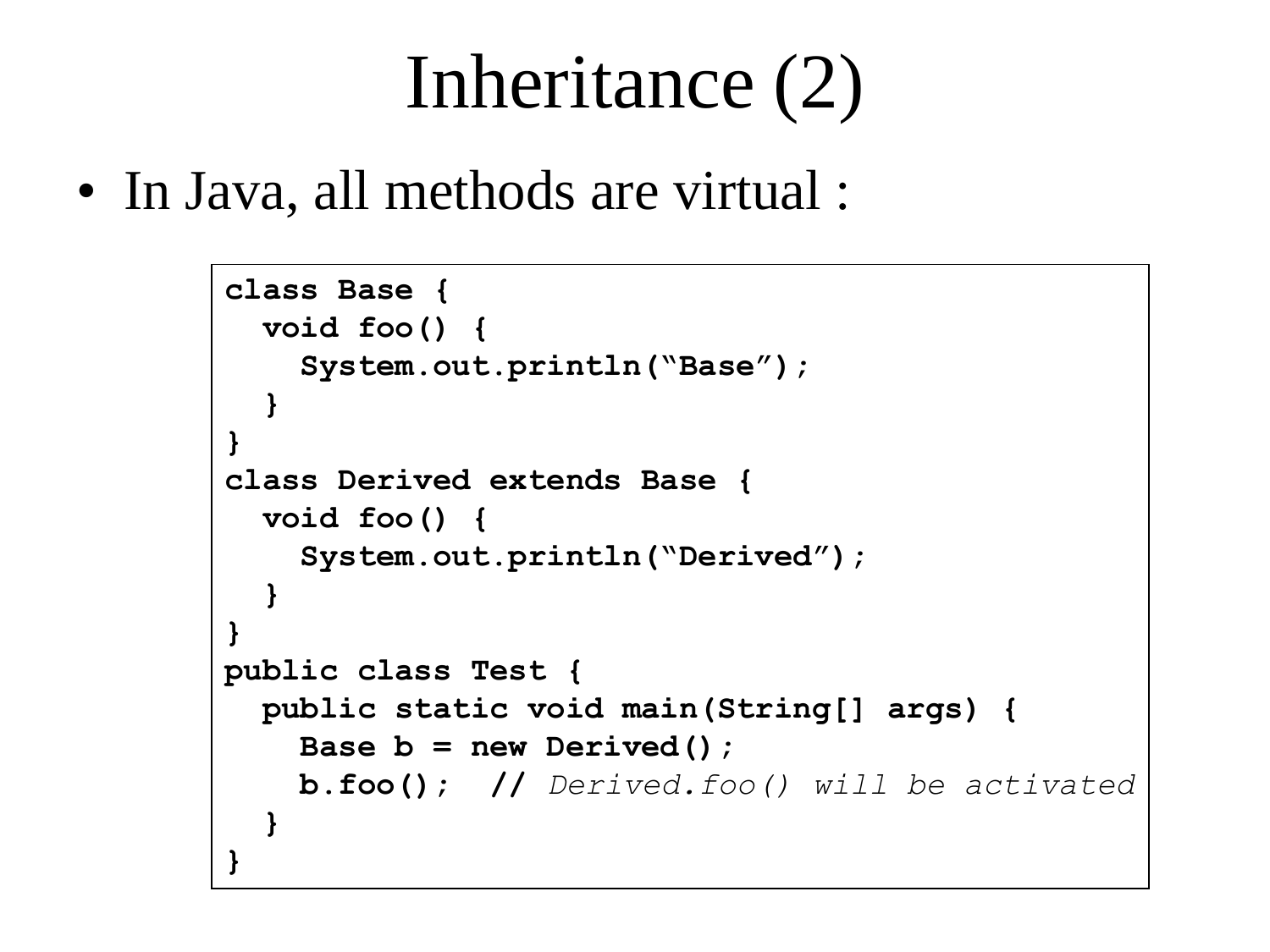### Inheritance (3) - Optional

```
class classC extends classB {
   classC(int arg1, int arg2){ 
     this(arg1);
     System.out.println("In classC(int arg1, int arg2)");
   } 
   classC(int arg1){
     super(arg1);
     System.out.println("In classC(int arg1)");
   }
}
class classB extends classA {
   classB(int arg1){
     super(arg1);
     System.out.println("In classB(int arg1)");
   }
   classB(){
     System.out.println("In classB()");
   }
}
```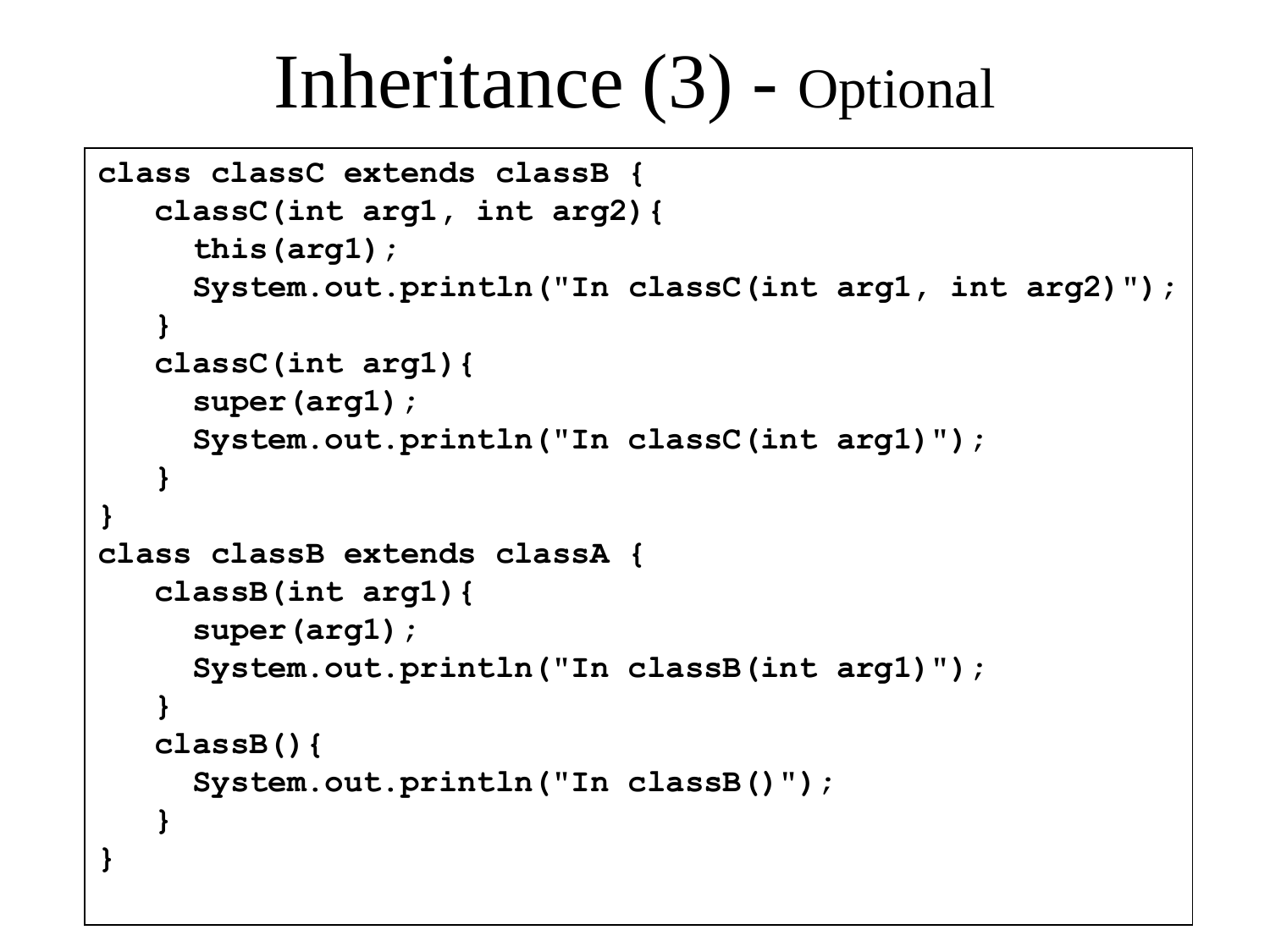### Inheritance (3) - Optional

```
class classA {
   classA(int arg1){
       System.out.println("In classA(int arg1)");
   }
   classA(){
     System.out.println("In classA()");
   }
}
class classB extends classA {
   classB(int arg1, int arg2){ 
     this(arg1);
     System.out.println("In classB(int arg1, int arg2)");
   } 
   classB(int arg1){
     super(arg1);
     System.out.println("In classB(int arg1)");
   }
  class B() {
    System.out.println("In classB()");
  }
}
```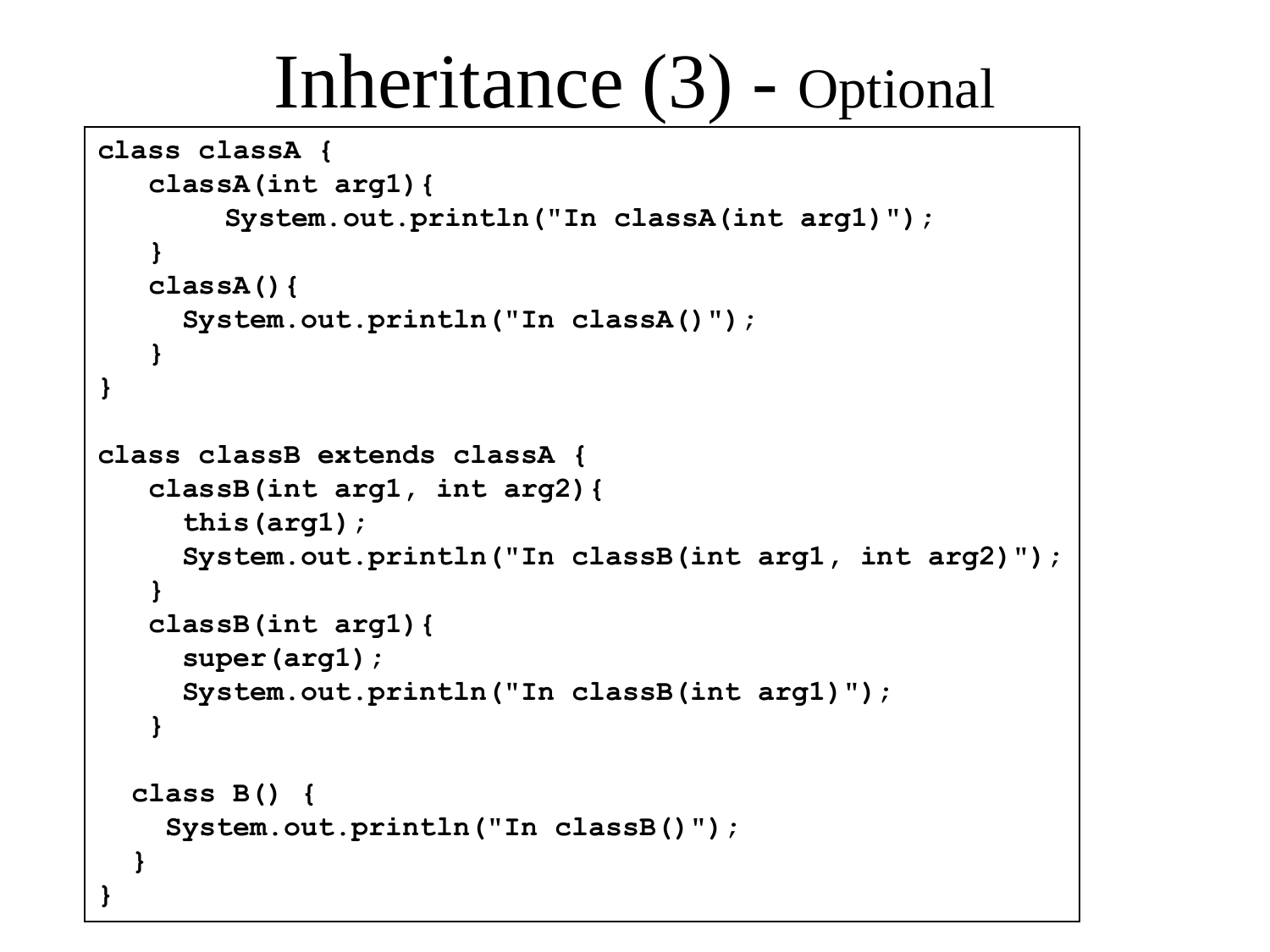## Abstract

- *abstract* member function, means that the function does not have an implementation.
- *abstract* class, is class that can not be instantiated.

```
AbstractTest.java:6: class AbstractTest is an abstract class.
It can't be instantiated.
        new AbstractTest();
        \wedge1 error
```
NOTE:

An abstract class is not required to have an abstract method in it. But any class that has an abstract method in it or that does not provide an implementation for any abstract methods declared in its superclasses must be declared as an abstract class.

### Exan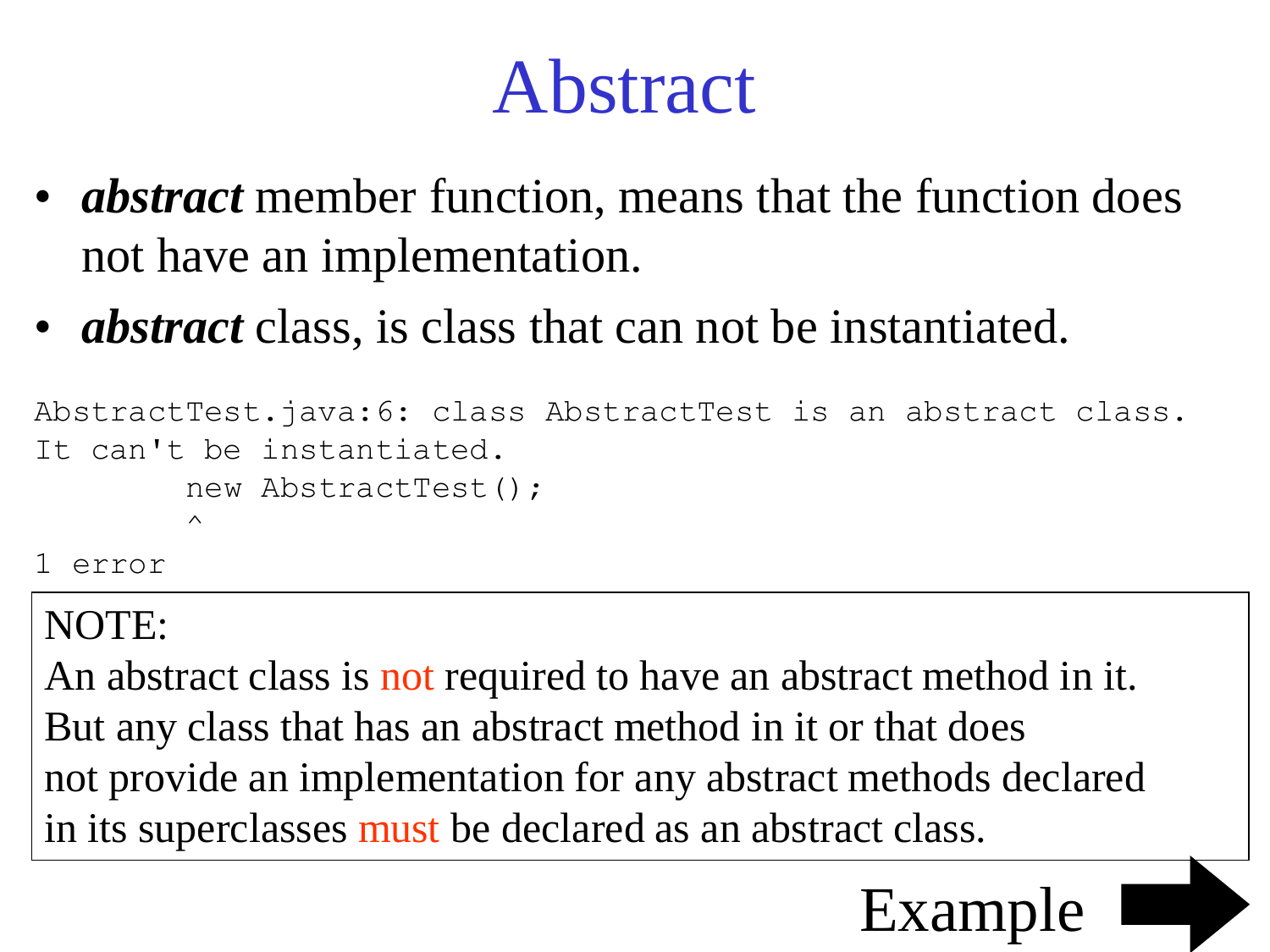## Abstract - Example

```
package java.lang;
public abstract class Shape {
       public abstract void draw(); 
       public void move(int x, int y) {
         setColor(BackGroundColor);
         draw();
         setCenter(x,y);
         setColor(ForeGroundColor);
         draw();
       }
}
```

```
package java.lang;
public class Circle extends Shape {
      public void draw() {
        // draw the circle ...
      }
}
```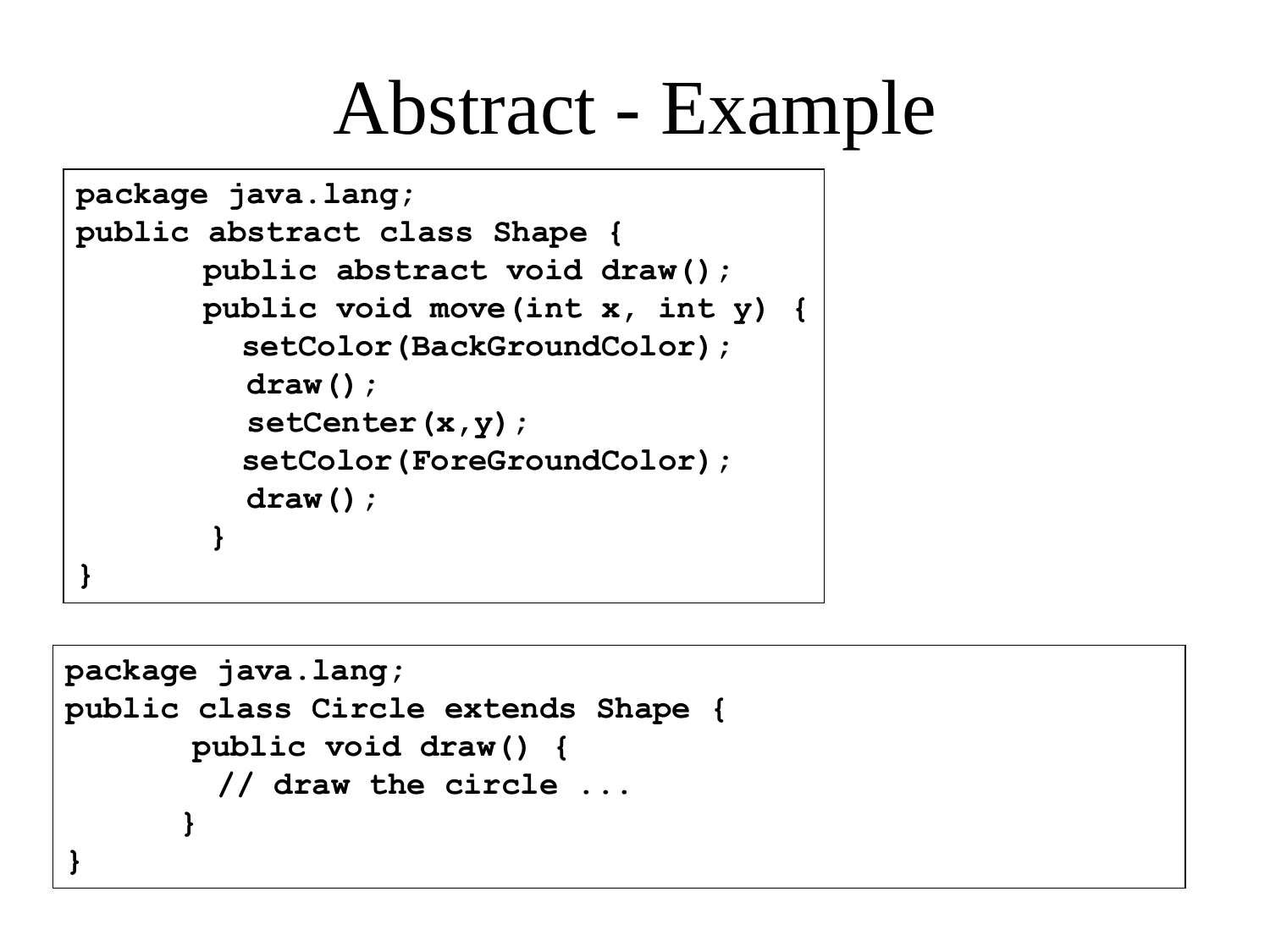## Interface

Interfaces are useful for the following:

- Capturing similarities among unrelated classes without artificially forcing a class relationship.
- Declaring methods that one or more classes are expected to implement.
- Revealing an object's programming interface without revealing its class.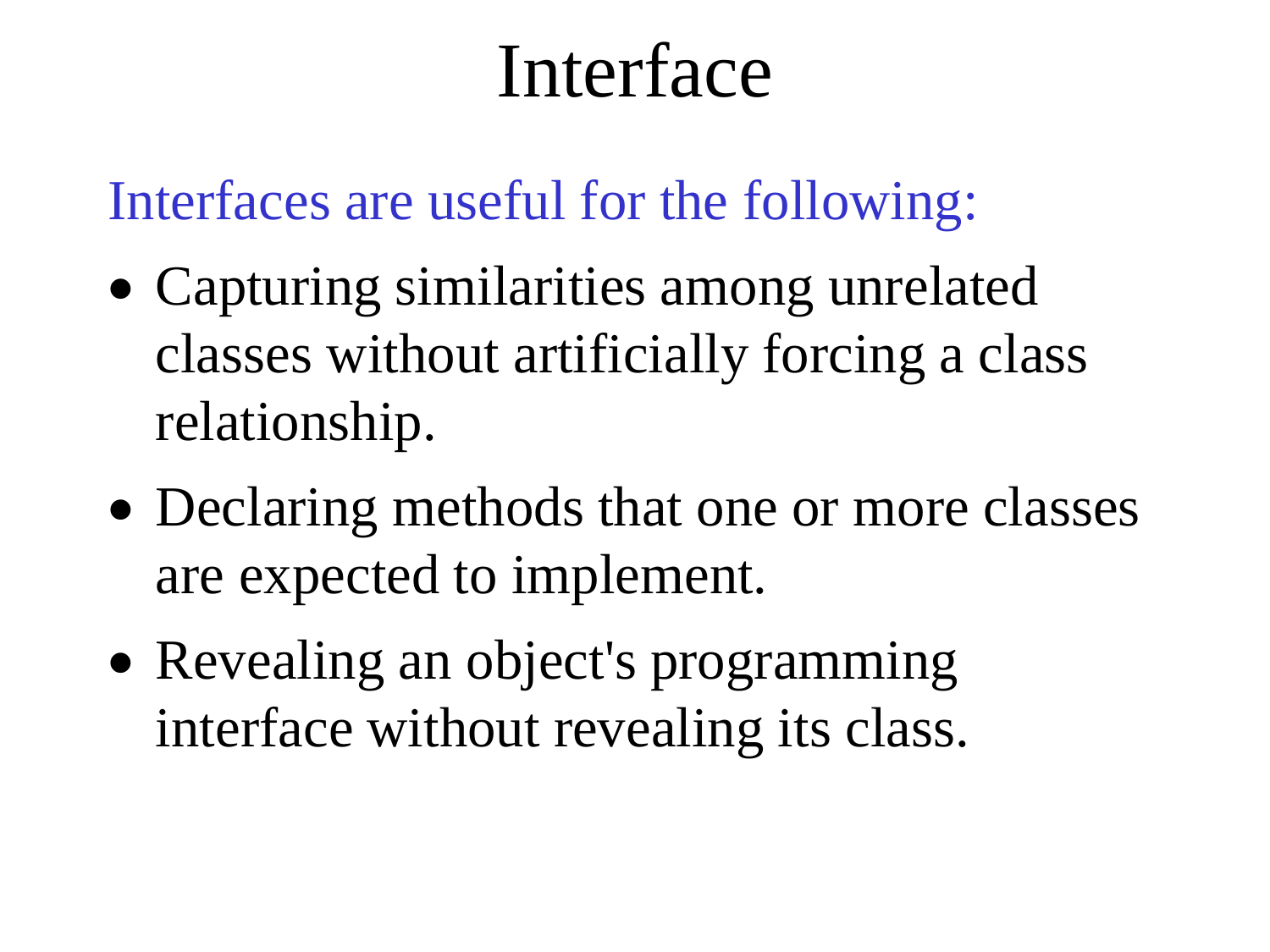## Interface

- abstract "class"
- Helps defining a "usage contract" between classes
- All methods are public
- Java's compensation for removing the multiple inheritance. You can "inherit" as many interfaces as you want.

 $\overline{\text{Example}}$   $\text{Example}$ an interface

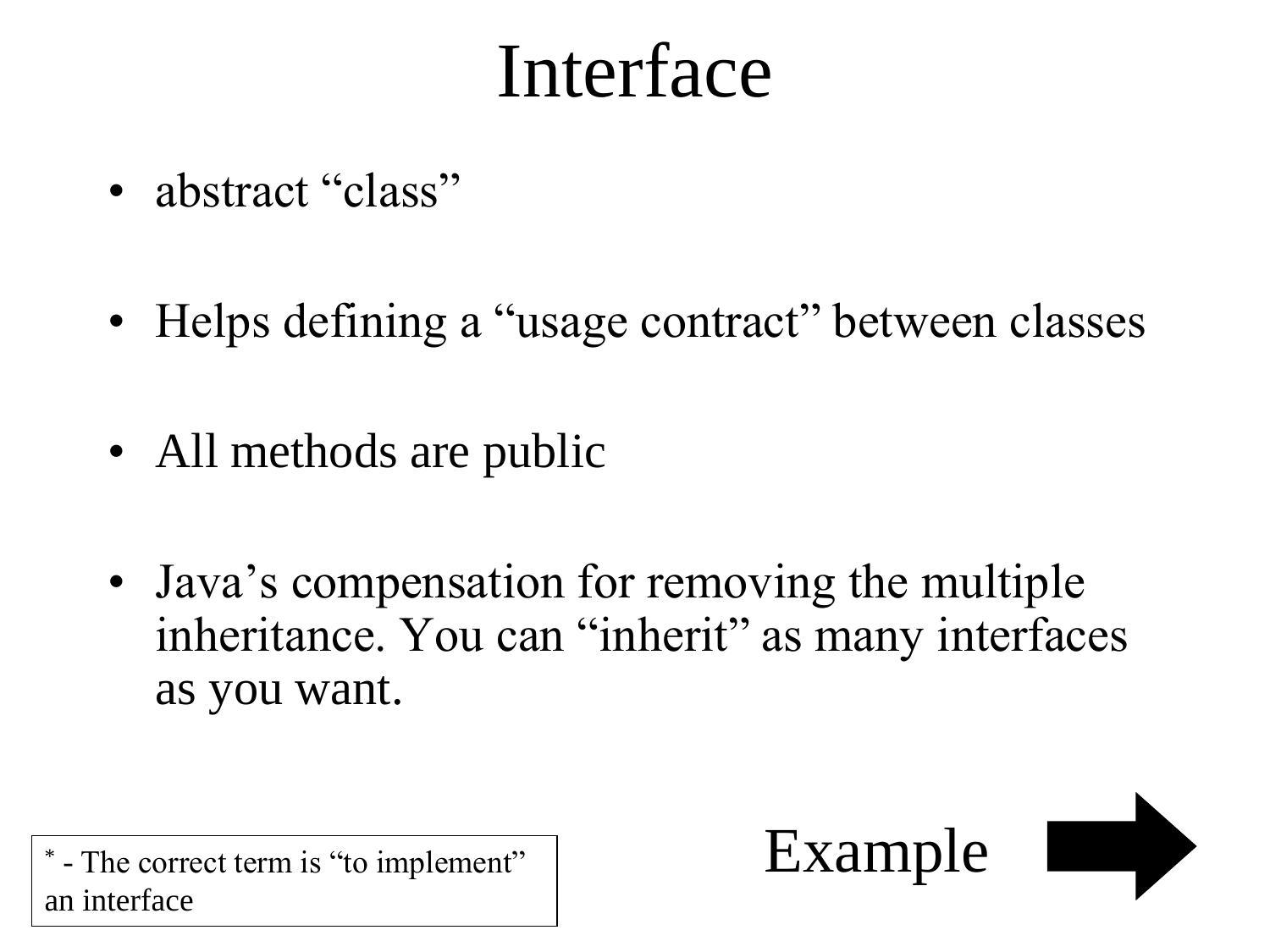### Interface

**interface IChef { void cook(Food food); }**

**interface BabyKicker { void kickTheBaby(Baby);**

**}**

**interface SouthParkCharacter { void curse();**

```
class Chef implements IChef, SouthParkCharacter {
      // overridden methods MUST be public
      // can you tell why ?
      public void curse() { … }
      public void cook(Food f) { … }
}
```
**}**

\* access rights (Java forbids reducing of access rights)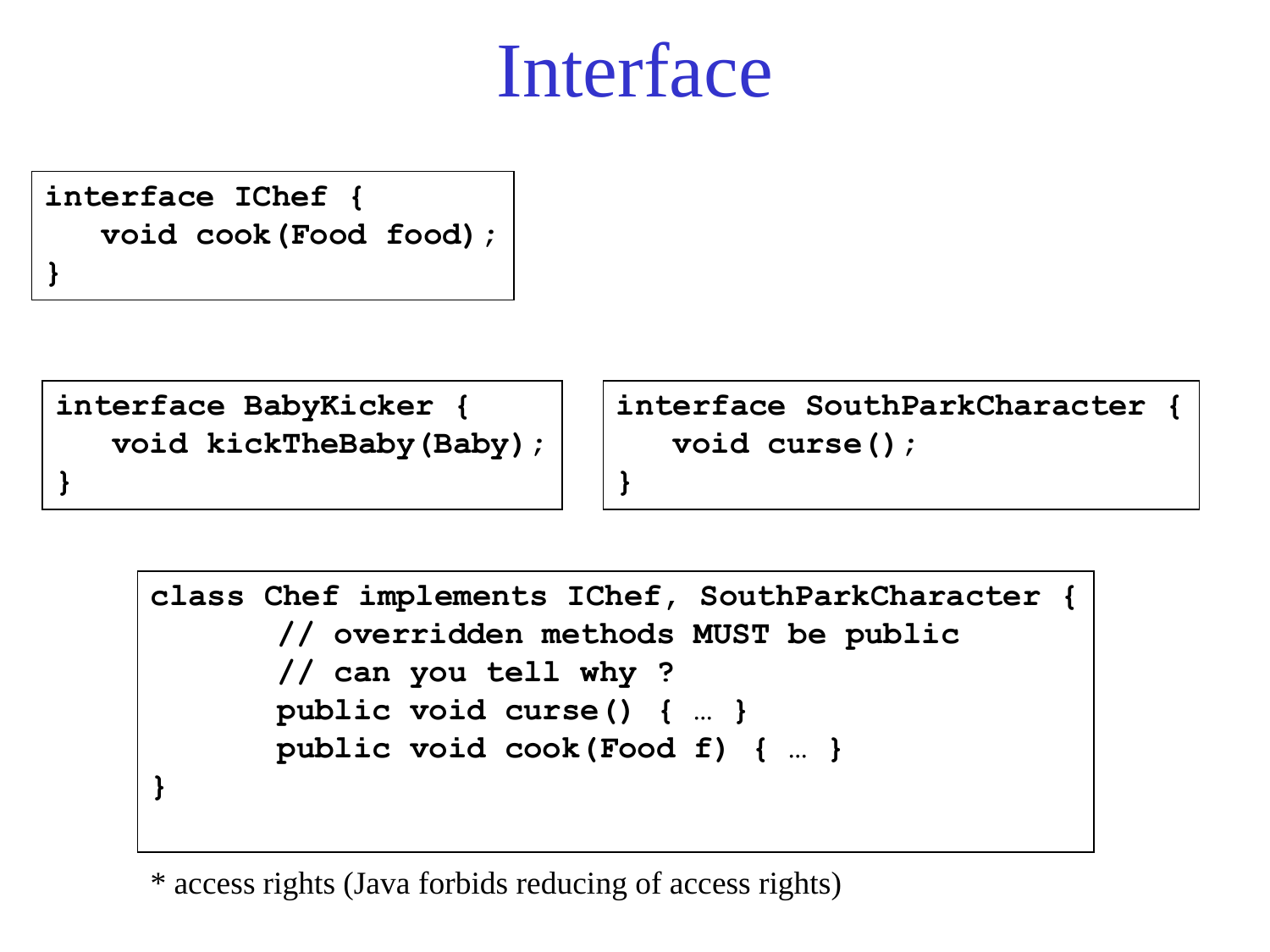### When to use an interface?

Perfect tool for encapsulating the classes inner structure. Only the interface will be exposed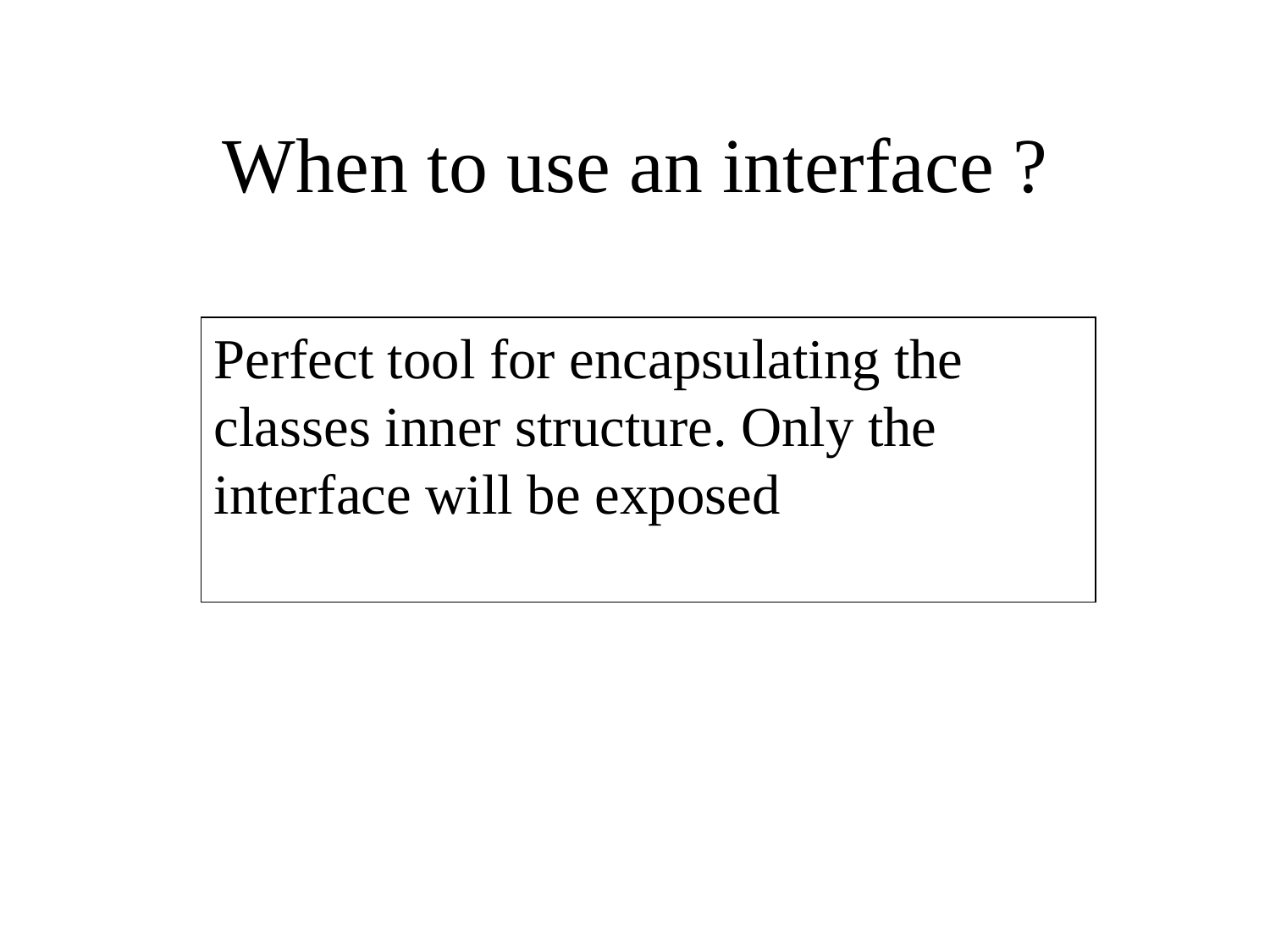### General Purpose Implementations



List < String > list 1 = new Array List < String > (c); List < String > list  $2 = new$  Linked List < String > (c);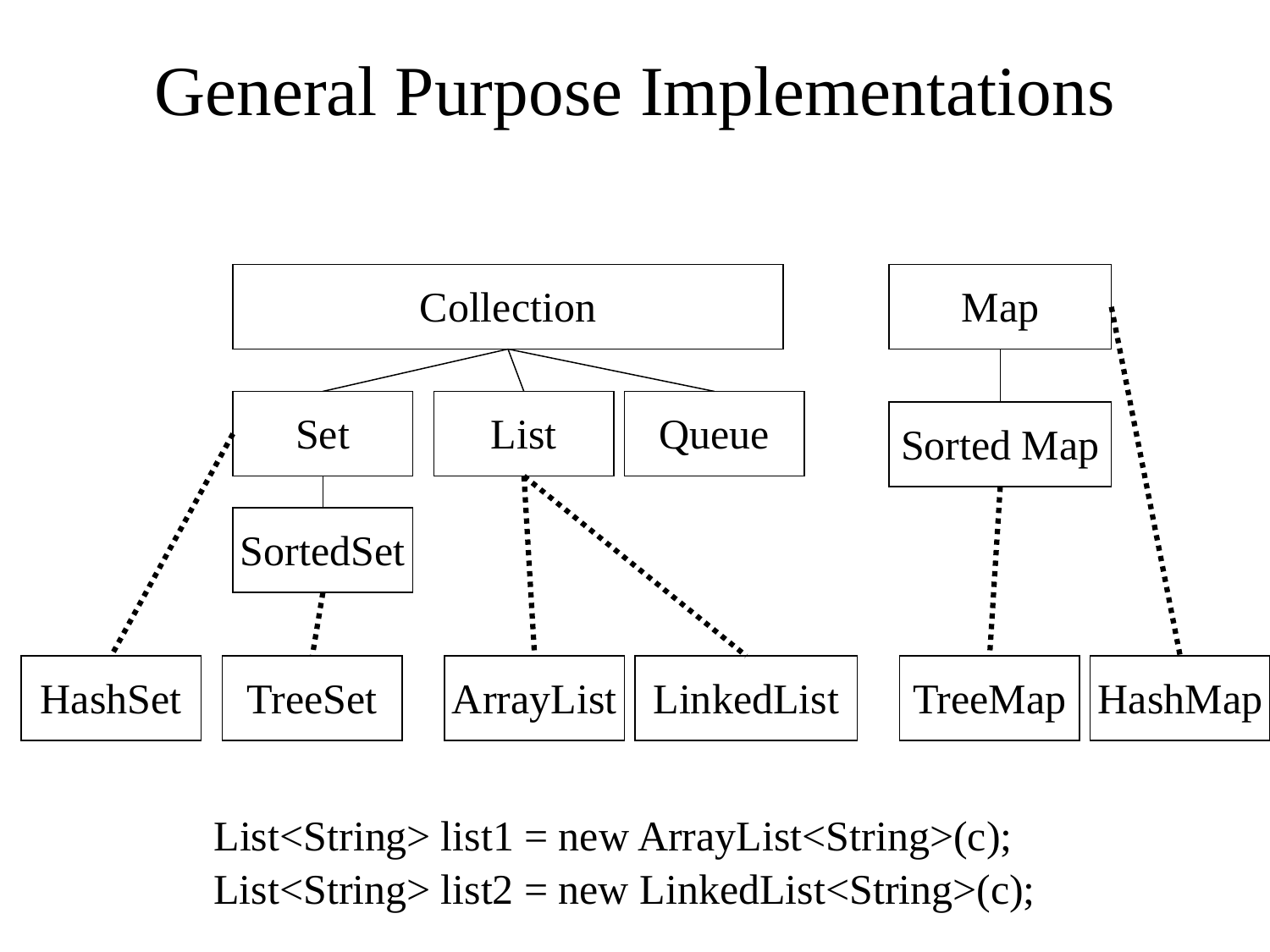## final

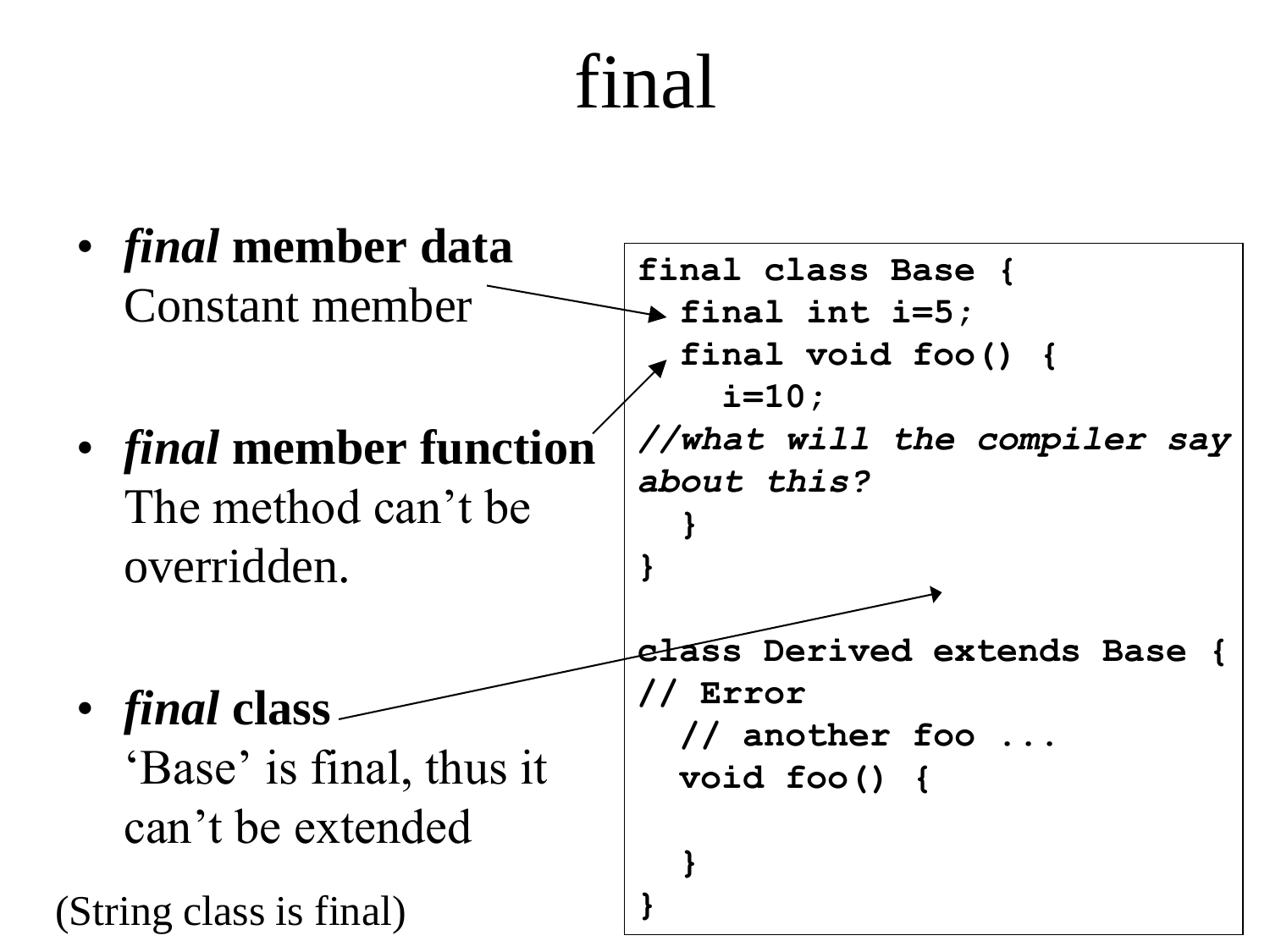### final

Derived.java:6: Can't subclass final classes: class Base class class Derived extends Base {

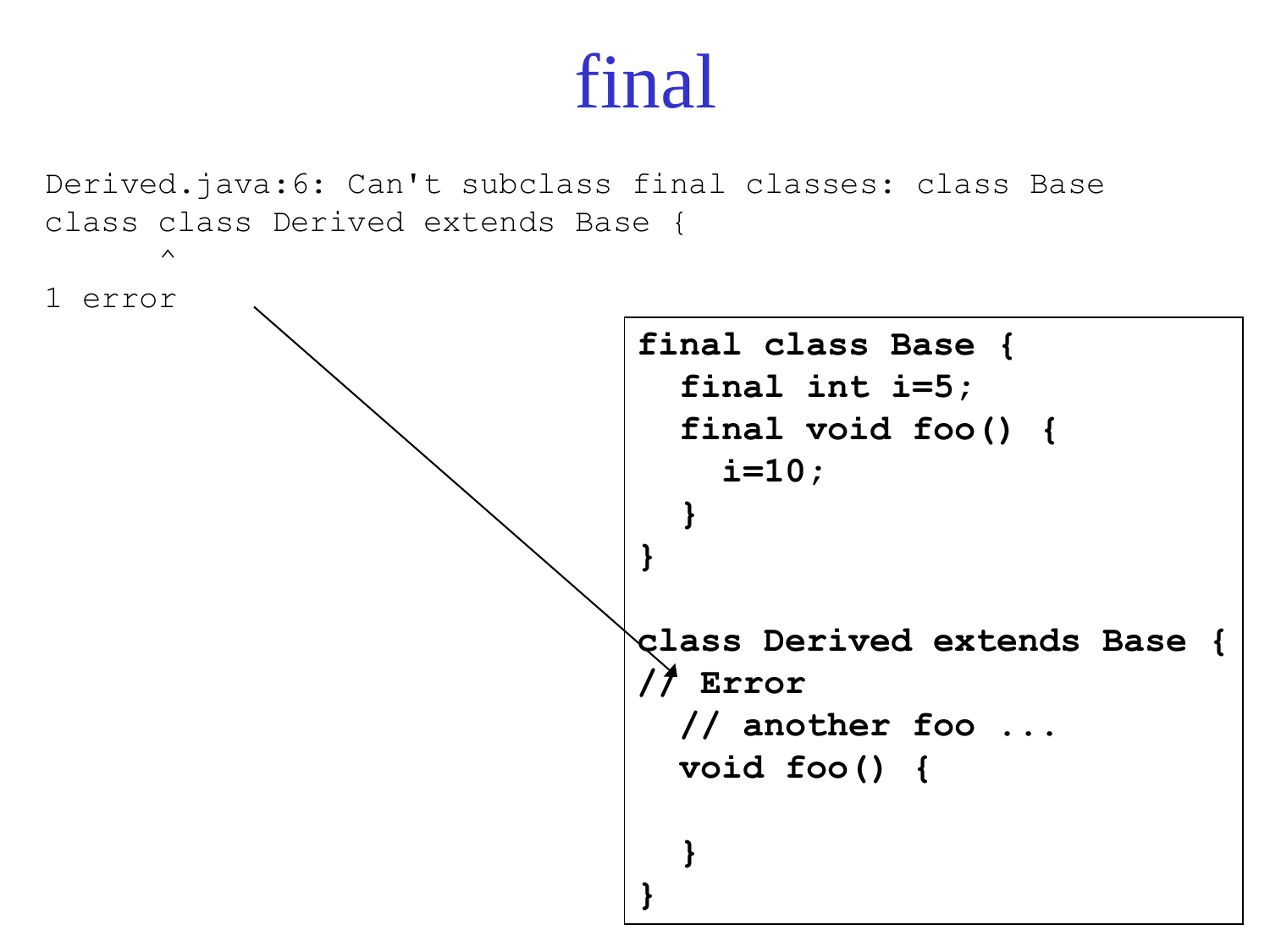### Exception - What is it and why do I care?

**Definition:** An *exception* is an event that occurs during the execution of a program that disrupts the normal flow of instructions.

- Exception is an Object
- Exception class must be descendent of Throwable.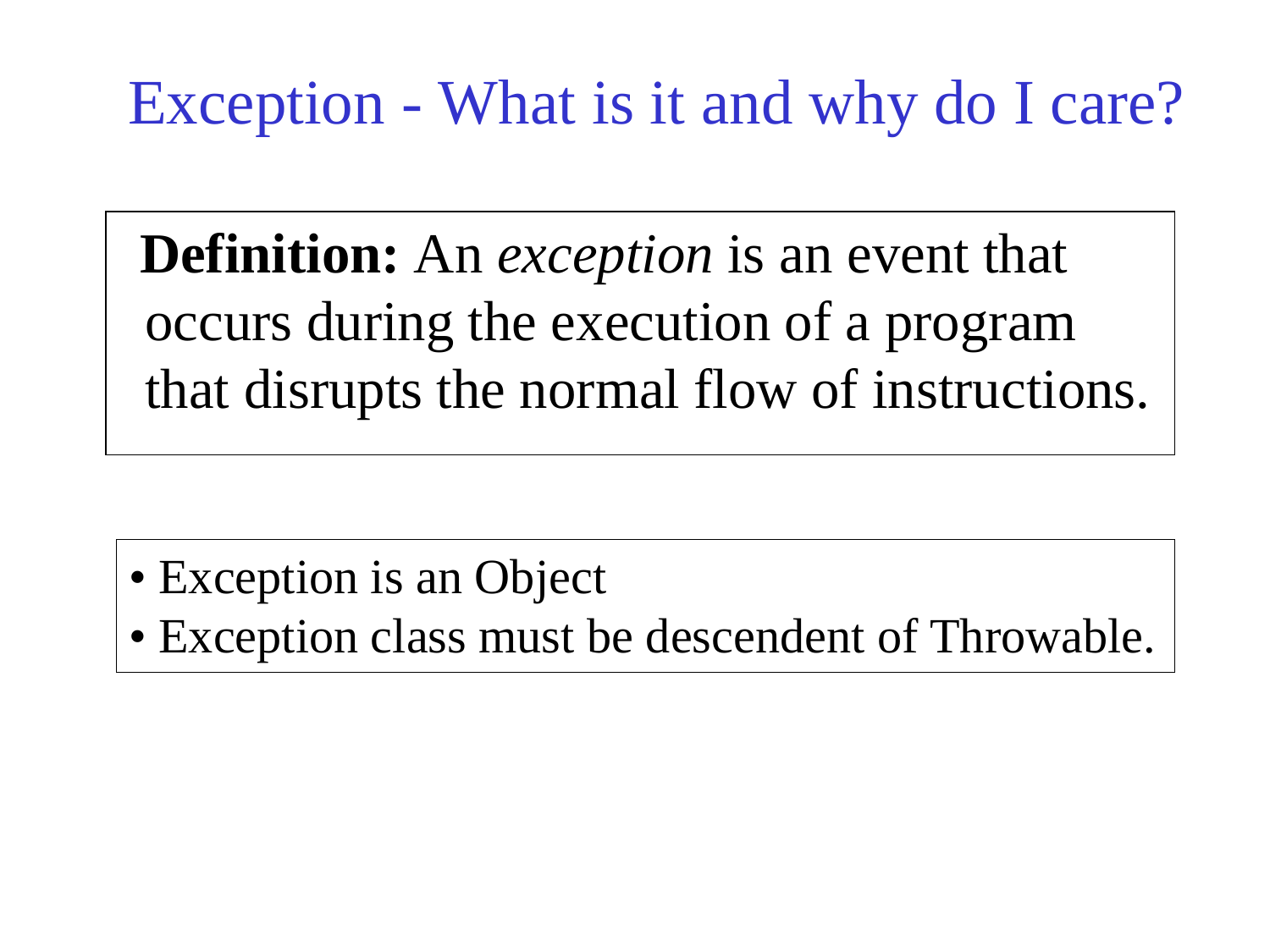### Exception - What is it and why do I care?(2)

By using exceptions to manage errors, Java programs have the following advantages over traditional error management techniques:

- **1**: Separating Error Handling Code from "Regular" **Code**
- **2**: Propagating Errors Up the Call Stack
- **3**: Grouping Error Types and Error Differentiation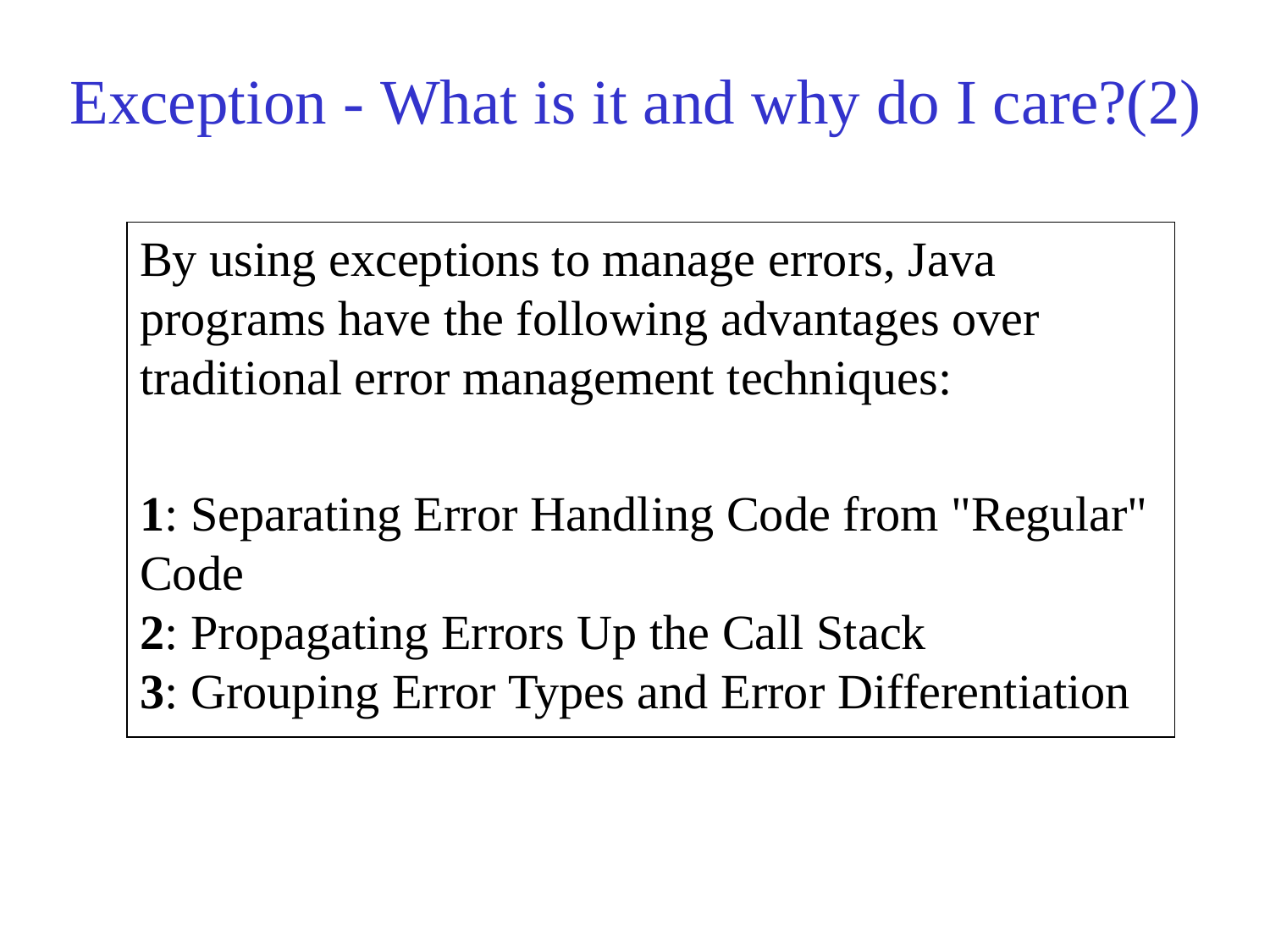#### **1: Separating Error Handling Code from "Regular" Code (1)**

```
readFile {
    open the file;
    determine its size;
    allocate that much memory;
    read the file into memory;
    close the file;
```
}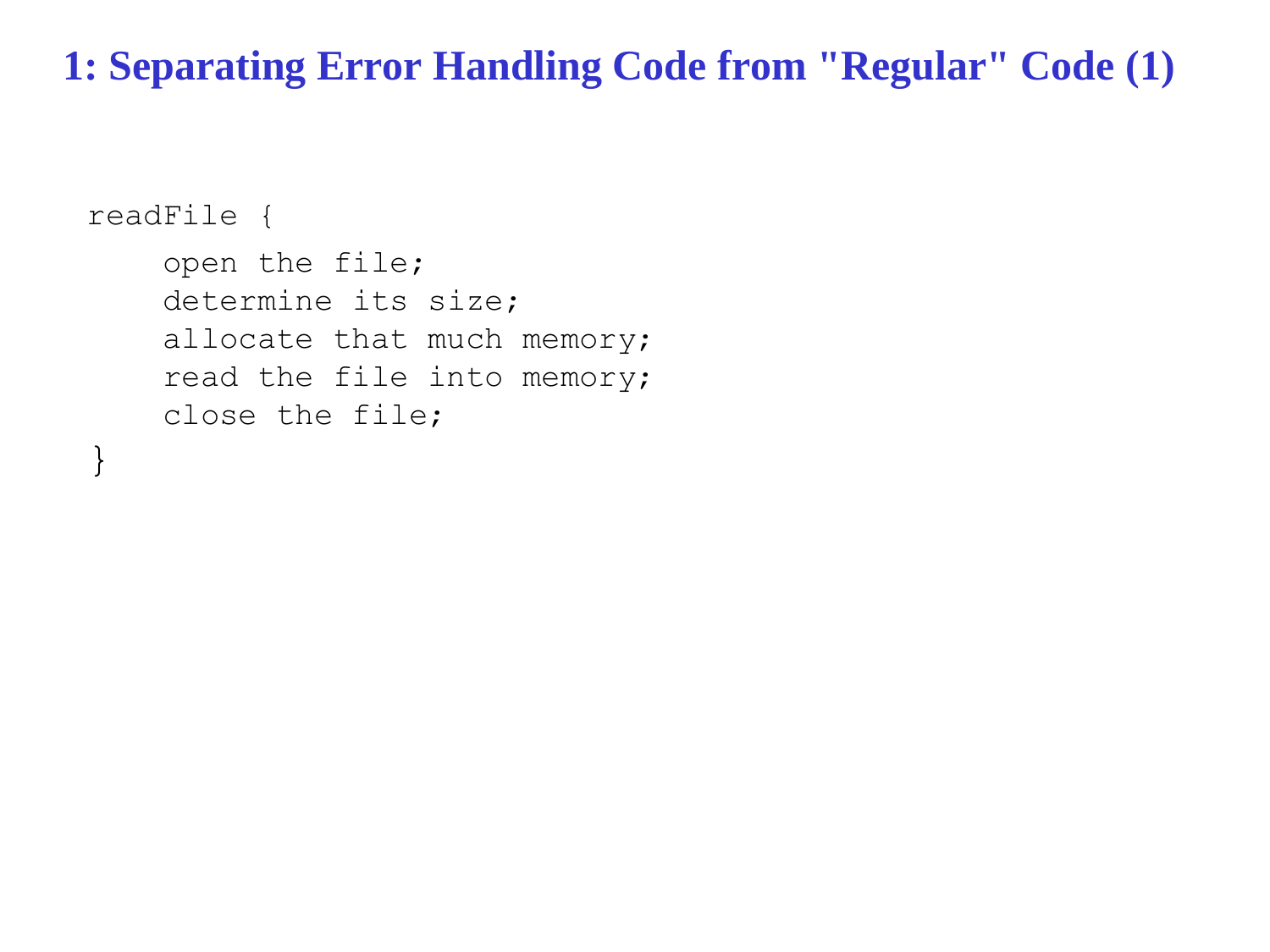**1: Separating Error Handling Code from "Regular" Code (2)**

```
errorCodeType readFile {
    initialize errorCode = 0;
    open the file;
    if (theFileIsOpen) {
        determine the length of the file;
        if (gotTheFileLength) {
            allocate that much memory;
            if (gotEnoughMemory) {
                read the file into memory;
                if (readFailed) {
                    errorCode = -1;}
            } else {
                errorCode = -2;}
        } else {
            errorCode = -3;}
        close the file;
        if (theFileDidntClose && errorCode == 0) {
            errorCode = -4;} else {
            errorCode = errorCode and -4;
        }
    } else {
        errorCode = -5;}
    return errorCode;
}
```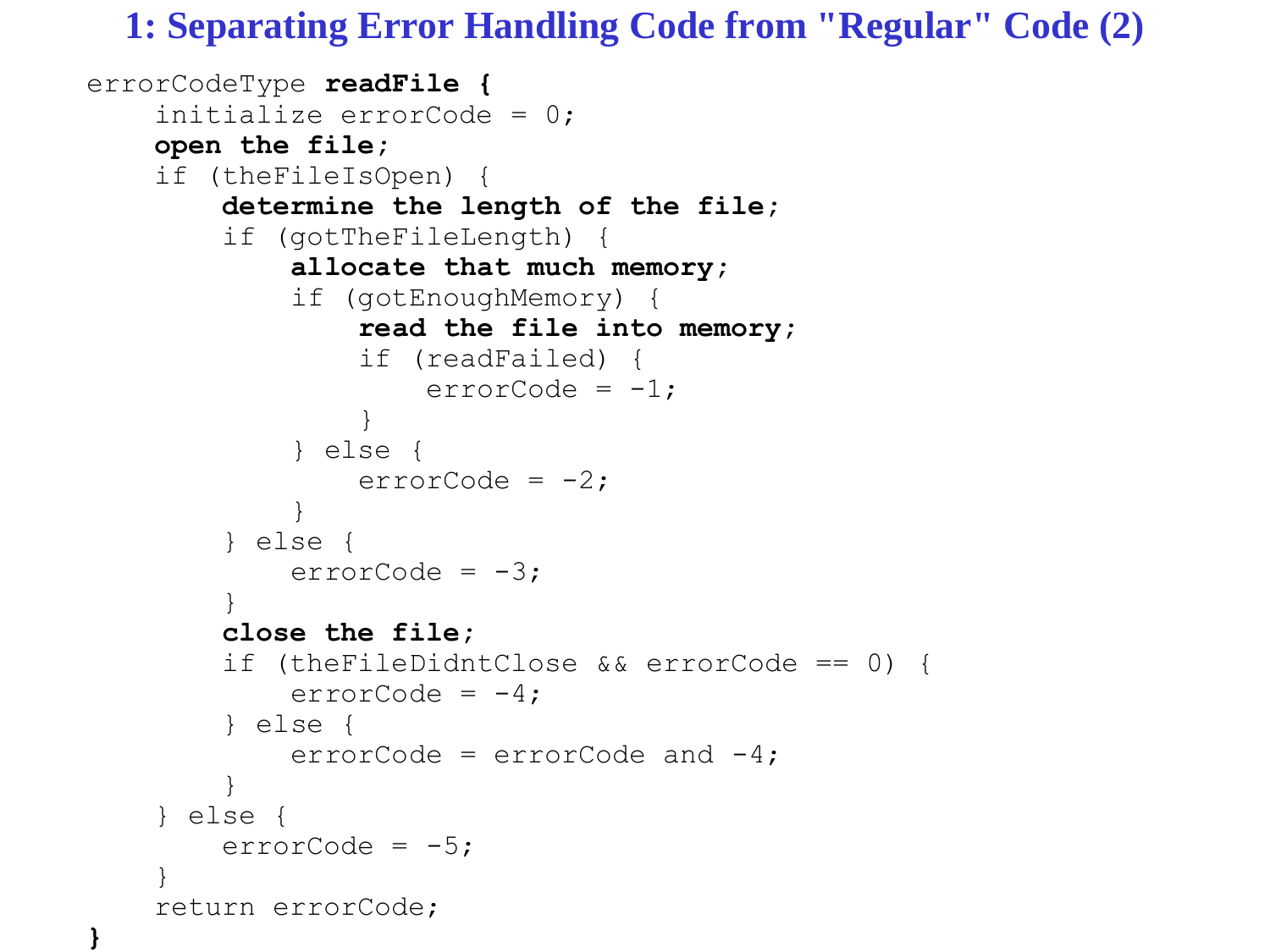1: Separating Error Handling Code from "Regular" Code (3)

```
readFile {
    try {
        open the file;
        determine its size;
        allocate that much memory;
        read the file into memory;
        close the file;
    } catch (fileOpenFailed) {
        doSomething;
    } catch (sizeDeterminationFailed) {
        doSomething;
    } catch (memoryAllocationFailed) {
        doSomething;
    } catch (readFailed) {
        doSomething;
    } catch (fileCloseFailed) {
        doSomething;
    }
}
```